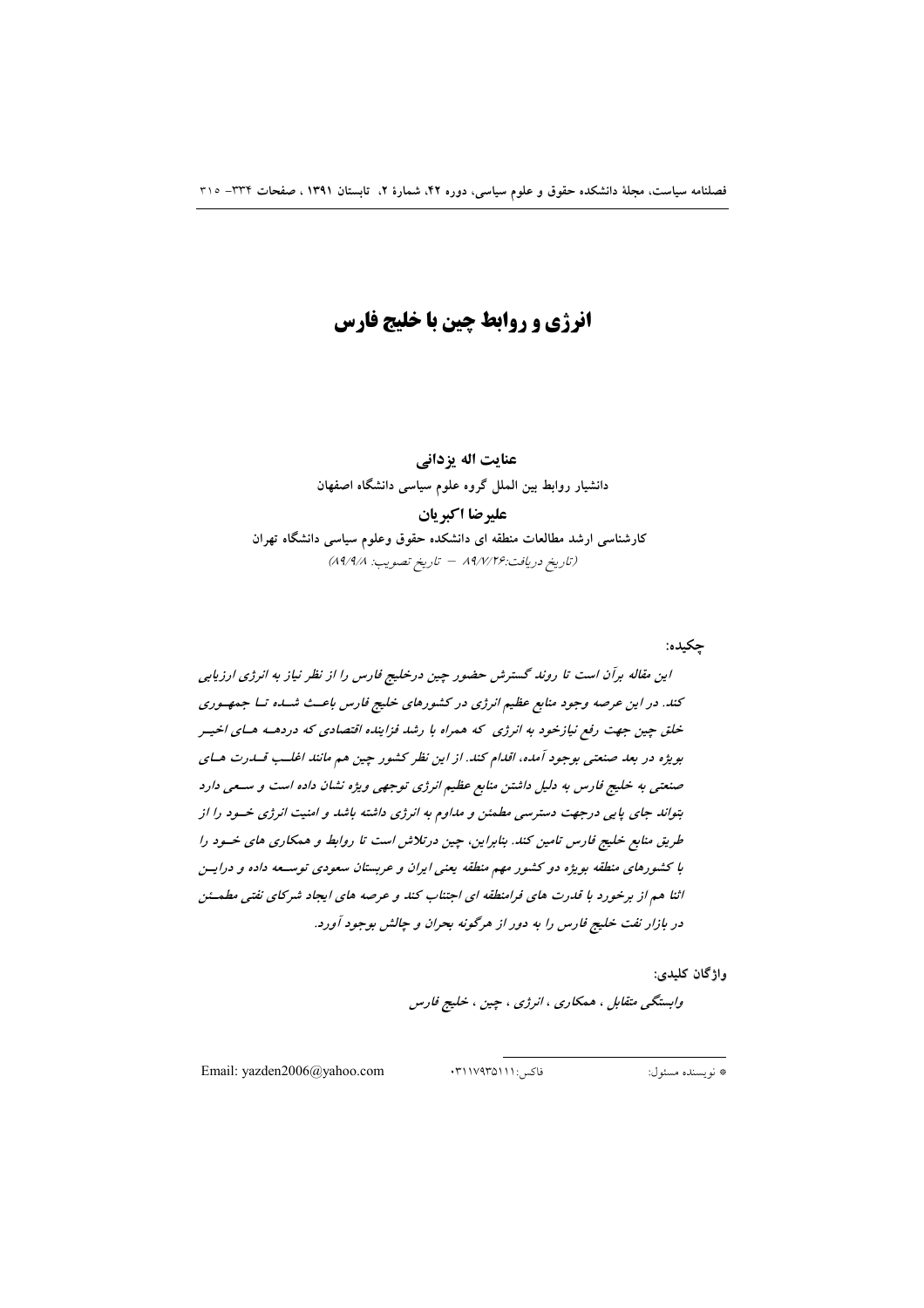#### مقدمه

با تشکیل جمهوری خلق چـین در ۱۹۴۹، ایـن کـشور بـه جرگـه کـشورهای کمونیـستی پیوست و با رهبری مائو شروع به اتخاذ سیاست ها وراهبـرد هـایی بـرای رسـیدن بـه اهــداف کمونیستی خود در داخل و خارج کرد؛ ولی دیری نگذشت که به دلیل مـداخلات شــوروی در این کشور؛ شوروی از پشتیبان و حامی به دشمن اصلی چین مبدل شد و در نتیجـه چــین هــم سعی کرد برای عملی کردن اهداف داخلی و خارجی خود خط مشی و سیاست های مستقل را دنبال کند. ولی پس از چنددهه پیگیری خط مشی سیاسی و اقتصادی خودکفایی و انزواگرایانـه علاوه بر ناتوانی در رسیدن به اهداف آرمانگرایانه درداخل وخارج گرفتار مـشکلات بـسیار در عرصه های سیاسی ، اقتصادی و تکنولوژیک شد.

روی کارآمدن نخبگان جدید در چین و واقع بینی در رهبری آن و به دست گرفتن زمـام امور بوسیله دنگ شیائوپینگ وبا شناخت اوضاع جهان و قطببندیهـای آن، چـین از سیاسـت مخالفت و دشمن تراشی با غـرب دسـت کـشیده و ضـمن درک آغـاز رونـد جهـانی شـدن و وابستگی متقابل کشورها در روابط بین الملل بویژه در عرصه اقتصادی ، تلاش کـرد بـا اتخـاذ جهتگیری نگاه به غرب و بسط روابط اقتصادی و سیاست خارجی خود ، ضمن بهره بـرداری از دستاوردهای اقتصادی و تکنولوژیک غرب از تهدیدات شوروی وآمریکا در امـان بمانــد. بــا گسترش روابط خارجی چین و کمک های اقتصادی و تکنولوژیک غرب بـویژه آمریکـا دریـی اعتمادسازی چین در روابط خود با غرب، توسعه اقتصادی این کشور سرعت گرفت.

رهبران چین برای پیشبرد توسعه اقتصادی کشور، به سیاست درهـای بـاز و ایجـاد منـاطق ویژه اقتصادی و ساحلی پرداختند که لازمه این امر حضور شرکتهـا و سـرمایهگـذاران دیگـر کشورها بویژه کشورهای اروپایی و آمریکایی بود. به همـین منظـور ایـن کـشور بـرای جـذب سرمایهگذاران خارجی و همچنین جلب حمایت سیاسی کشورهای دیگر بویژه قــدرت هـای بزرگ دست به یک سلسله اصلاحات اقتصادی- سیاسی زد تا بتواند با انعطاف پـذیری بیـشتر جایگاهی دربین کشورهای دیگر پیدا کند. با شروع رونـد تـسریع در توسـعه اقتـصادی چــین، دسترسی به منابع طبیعی، سرمایه گذاری خارجی و بازار کالا ایــز کــشور را بــه ســوی منــاطق مختلف جهان سوق داد. خليج فارس با داشتن هر سه شاخص و بـويژه بـه سـبب دارا بـودن منابع عظیم انرژی بسیار با اهمیت تر بود. دسترسی به این منطقه برای رشد اقتصادی چـین بـه دلیل نیاز به منابع نفت و گاز و توانایی مالی و ثـروت کـشورهای حـوزه خلـیج فـارس بـرای سرمایه گذاری و بازار بزرگ مصرفی این منطقه برای کالاهای تولیـدی چـین بـسیار ارزشــمند بو د.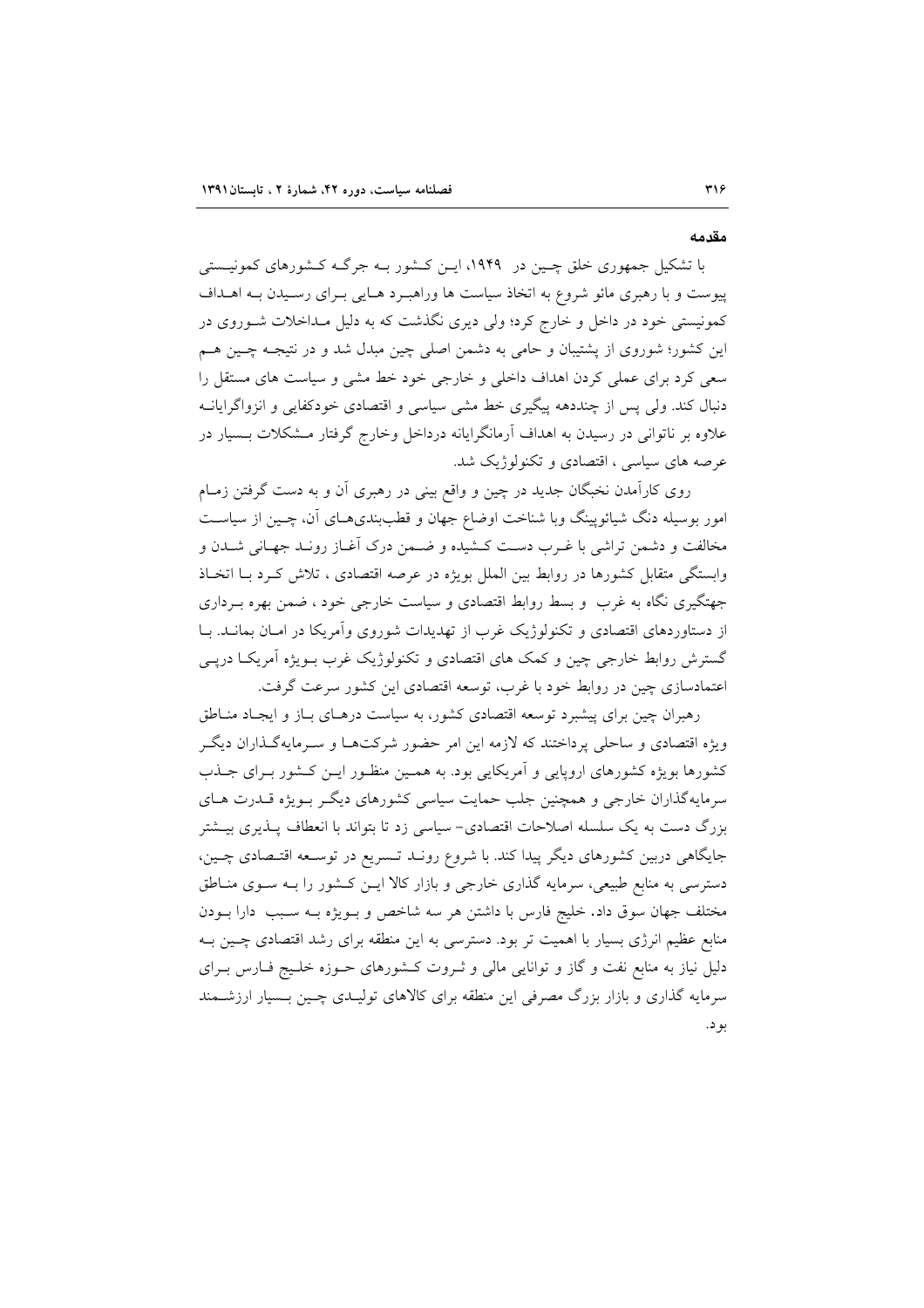با توجه به اینکه منطقه خلیج فارس درچند قرن اخیر شاهد حضور قدرت های زیادی بوده است و اکنون آمریکا این منطقه را در حیطه منافع ملی خود قرارداده و در یک دهه گذشته بـه دو جنگ در منطقه مبادرت کرده است. به همین دلیل چین از اواخر قرن ۲۰ شروع به گسترش روابط خـود بـا قــدرتهـاي فرامنطقــهاي خلـيج فــارس كـرد. توســعه همــه جانبــه روابــط و همکاریهای چین با آمریکا از اوایل دهه ۱۹۹۰ که با رویکردی جدید شروع شده و در سطوح مختلف گسترش یافته است؛ نیز از این منظر قابل توجه است. در این میان نگاه چین بــه منــابع انرژی خلیج فارس از اهمیتی راهبردی برخوردار است که دراین مقاله جنبه هـای گونـاگون آن بررسی می شود.

آنچه دراینجا مطرح می شود این است که چرا درچند دهه گذشته رونـد حـضور چـین در خليج فارس بيشتر شده است؟ اين مقالـه تـلاش دارد تـا بـا بررسـي سـطح و نـوع روابـط و همکاریهای چین با کشورهای منطقه و گسترش این روابط و همکاریها نشان دهد چـین بـه دلیل نیازش به انرژی در جهت توسعه اقتصادی و صنعتی، حضور گسترده تر در خلیج فــارس را مبنای سیاست ها و خط مش خارجی خود قرارداده است.

## چهارچوب نظری: وابستگی متقابل

آنچه در ابتدا باید بیان شود؛ این است که وابستگی متقابل در زمره نظریات لیبرالی است و مهم ترین وجه معرف نظریه های لیبرال، باور به امکان تحول در روابط بـین الملـل بـه شـکل همکاری، کاهش تعارضات و درنهایت نیل به صلح جهانی است. براسـاس رویکـرد لیبـرال در انسان مختصاتی وجود دارد که اورا به سوی تشریک مساعی و انجام عرصـه هـای پیـشرفت و ترقی در جامعه ملی و بینالمللی سوق می دهد. این مکتب فکری که بعد از جنگ دچار وقف و رخوت ناشی از تسلط مکتب واقع گرایی شده بود دوباره از جنبهای دیگر احیا و بـا نگرشــی دیگر بازنگری شد. از اواخر دهه ۱۹۶۰ و در دهه ۱۹۷۰ در ویژگی های اصلی نظام بین المللی تغییراتی ایجاد شد کـه شاخـصه ی آن پیچیـدگی و روابطـی متعـدد و متـداخل از کـشاکش و همکاری بود. بنابراین در اواخر دهه ۱۹۶۰ این نظریه با تاکید براینکه دیگر جوامع مانند گذشته از هم جدا نیستند و تجارت جهانی آنها را به هم پیوند زده ، معتقد است که وابستگی ملتها بـه هم باعث شده تا دیگر سود یکی به معنای زیان دیگری نباشد و سود و زیان هـا جنبـه متقابـل بیابند. این نظریه معتقد به پرهزینه بودن جنگ است و اینکه کارکرد مثبت نـدارد البتـه ایــن بــه معنای فقدان رویداد آن نیست و درست است که دولت –ملت معنای سنتی خـود را از دسـت داده ولي همچنان يابرجا هستند (مشيرزاده،١٣٨۴: ٣٩-٣٨).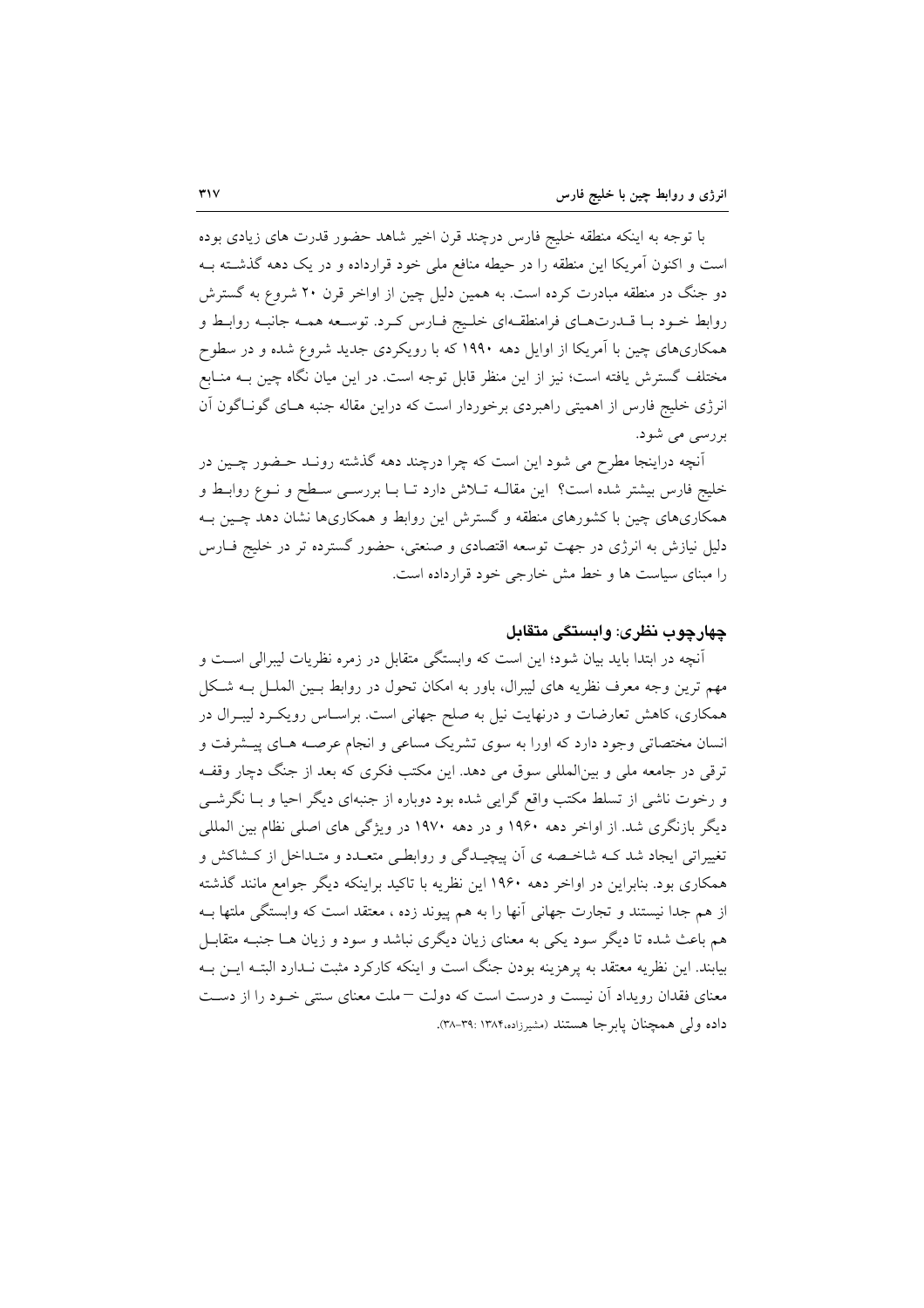ليبرالها براين اعتقاد هستند كه اصولاً وابستگي متقابل مي تواند باعث ايجـاد صـلح شـود. أنها معتقدند که صلح و عدالت وضعیتهای طبیعی نیستند و باید به صورت آگاهانه برای آنهـا برنامه ریزی کرد و براین اساس نهادهای بین المللی همانند خود دولت هـا بایـد دموکراتیـک شوند (573 :1995, Falk). آنها دولت را به عنوان نماينده مشروع جامعه مسلم فرض مي كننــد و حتی برخی بازیگران غیردولتی را تابع دولت مـی داننـد. همچنـین آنـان وضـعیت سـاختاری أنارشي (فقدان اقتدار مركزي) را در نظام بين الملل مي پذيرند. ولي از نظر أنان ايـن وضـعيت به معنای غیر ممکن بودن همکاری میان دولت ها نیست(قوام،۱۳۸۳:۱۳۵۳).

در اواخر دهه ۱۹۶۰ و اوایل دهه ۱۹۷۰ اتحادیه های جنگ سرد براثر تنش زدایـی و مـسایل جدید خصوصا اقتصادی، سیاسی شـدند و بـرخلاف دهــه ۱۹۵۰ کــه گــزینش هـای سیاسـت خارجی معدود و نتایج آن روشن بود، در این دوره راهها متعددتر شده و گزینش دشوارتر شـد و حکومتها آسیب پذیری ناشبی از تعدد راههای بدیل وعدم وضوح پیامدهای آن را احـساس می کر دند (Nau,1979:120).

در این میان، وابستگی متقابل که ریشه در طرز تفکر بین الملل گرایانه لیبرالیـستی دارد؛ بـر مبنای آن امور دنیا به طور عینی در جهت جهانی شدن است. ایـن جریـان عینـی در رونــدهای سیاسی به شکل همکاری میان دولت ها منعکس می شود و در عین حال جریـانی مثبـت و در راستای صلح و رفاه بیشتر جهان است (هالیدی،۱۳۶۸):۲۳)

مفــاهيم بنيـــادين وابـــمتگي متقابــل را مـــي تـــوان شـــامل وابـــمتگي متقابــل، قـــدرت، حساسیت،اسیب پذیری ،هزینه، تقارن و عدم تقارن دانست که جا دارد حدود و ثغور مفهــومی شان براساس نوشته های نظریه پردازان متقابل تــشریح شــود. ریچــارد روزکــرانس در تعریــف وابستگی متقابل، «وابستگی متقابل را به عنوان پیوند مستقیم و مثبت منافع دولت ها در مواردی تعریف کرد که تغییر در موقعیت یک دولت، جایگاه سایرین را درهمان جهت تغییر می دهـلـ». همچنین در جایی «وابستگی متقابل را به عنوان نظامی که درآن دولت هـا معمـولا در نردبـان موقعيت بين المللي كه باهم بالا و پايين مي روند» تعريف كرده است (Reoscrance,1977:425). در این میان، ریچارد کوپر بر بعد اقتصادی وابستگی متقابل تاکیـد مـیکنـد و آن را«حـساسیت تعاملات اقتصادی میان دو یا چند دولت به تحولات اقتصادی درون آن دولت هــا مــ<sub>ی</sub> دانــد» و لازمه وابستگي متقابل را دوجانبه بودن حساسيت مي داند.

در مورد حساسیت واسیب پذیری باید گفت: کیـون و نـای بـرای درک نقـش قــدرت در وابستگی متقابل بر تمایز میان دو مفهوم حساسیت وآسیب پذیری تاکیـد مـی کننـد. حـساسیت یعنی تغییر در یک کشور با چه سرعتی موجب تغییر در کشوردیگر می شـود وأسـیب پــذیری یعنی تغییرات و آسیبهای یک بازیگر چه آسیب هایی را بر دیگر بازیگران تحمیـل مـی کننـد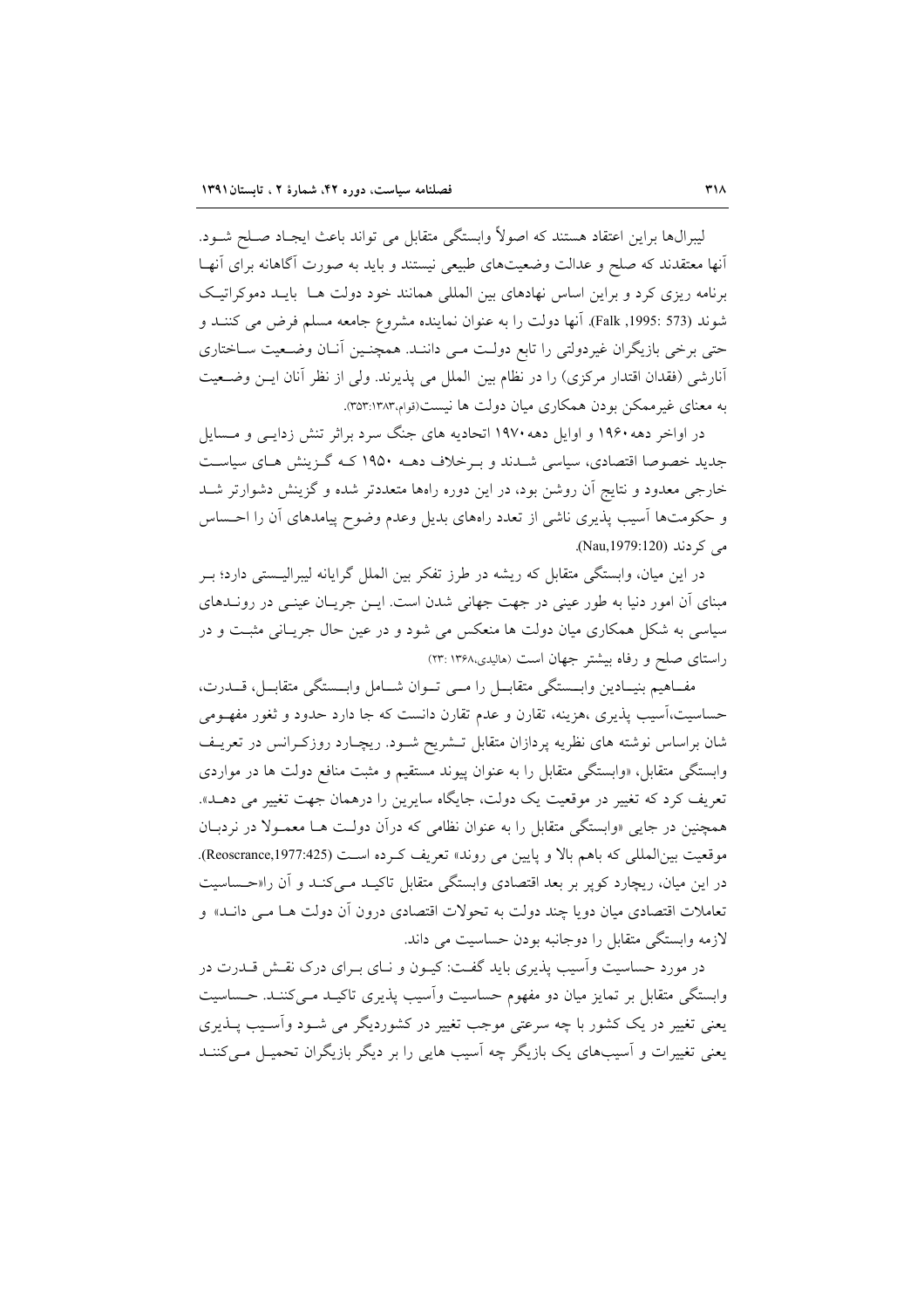(مشیرزاده ،۱۳۸۶ :۴۹). آنها بر این اعتقادند که دولت ها تمایل بسیار دارند تا همکاری خویش را بـا دیگران توسعه دهند. حتی اگر احساس کننـد دولـت دیگـر از ایــن تعامــل و همکــاری منــافع بیشتری نصیبش می شود.

با بیان و بررسی اصول وابستگی متقابل، به بازبینی عوامل مؤثر در سیاست خـارجی چـین درخلیج فارس در دهه گذشته می پردازیم تا نشان دهیم می توان این پژوهش رادر قالب ایـن نظريه روابط بين الملل ارائه داد. با فروپاشي شوروي در ١٩٩١و تغيير ساختار نظام بين الملـل از دوقطبی به دوره گذار آرایش قدرت های سیاسی جهت حضور در منطقه خلیج فارس تغییــر یافت. از جمله نتایج فروپاشی شوروی حضور چین به عنوان قدرت در حال ظهور در جهـان است که در منطقه خلیج فارس هم شاهد حضور این قدرت نوظهور هستیم. چینی ها که اینک حضور شوروی را خالی می بینند بدنبال نفوذ اقتصادی، سیاسی و نظامی خود هستند. آنها مے خواهند در چارچوب نظم جدید بین المللی که دراین پژوهش بر پایه نظریه لیبرالـی وابــستگی متقابل تدوین شده بدنبال توسعه قدرت اقتصادی و سیاسی باشند.

چین هم براساس نظریه وابستگی متقابل به همکاری در نظـام بـین الملـل اعتقـاد داشـته و همکاری با دیگران را با وجود اعتقاد به ساختار آنارکی دست یافتنی می داند. چینی ها بر ایـن باورند که در شرایط جدید جهانی بهترین راه برای رسیدن به منافع ملی همکاری میان کشورها است. چین برای جلوگیری از تعارضات و رسیدن به همگرایی بیشتر بر تجارت میان کـشورها تاکیدارد. براین اساس، درخلیج فارس با توجه به حجم تجارت میان چـین بـا کـشورهای ایـن منطقه برتجارت آزاد برای رسیدن به همکاری و همگرایی با خلیج فــارس تاکیــد مــی کنــد. در نتیجه پکن درخلیج فارس برای جلوگیری از بوجـود آمـدن بحـران و جنـگ در ایــن منطقــه، همیشه از ثبات اّن حمایت و سعی کرده تا از مسایل بحران اّفرین بویژه به دلیـل دسترسـی بــه انرژی مورد نیازش از منطقه جلوگیری کند.

یکن بربعد اقتصادی این آسیب پذیری و حساسیت تاکید بیشتری دارد و بـدین ترتیـب، چینی ها معتقدند که امروزه اقتصاد نقش بیشتر و با اهمیت تر در روابط میان دولت هـا بـازی می کند. به همین دلیل چین از دهه ۱۹۷۰ به بعد، وابستگی متقابل را به عنوان راهبـرد سیاسـت خارجی خود برگزیده است. تاکید چین بربعد اقتصادی را می توان در وابستگی این کـشور بـه نفت و گاز خلیج فارس مشاهده کرد. بنابراین باید گفت که چین همچون طرف دارن وابستگی متقابل بر این اعتقاد است که دولت ها تمایل دارند همکاری خویش را با دیگران توسعه دهند؛ حتی اگر احساس کنند دولت دیگر از این تعامل و همکاری منافع بیشتر نصیبش می شـود. بـه همین دلیل، چین در همکاری میان خود با دیگران برای رسیدن به منافع به صورت بـرد−بـرد اعتقاد دارد و در روابط خود با دیگران به منافع آنها هم توجه می کند.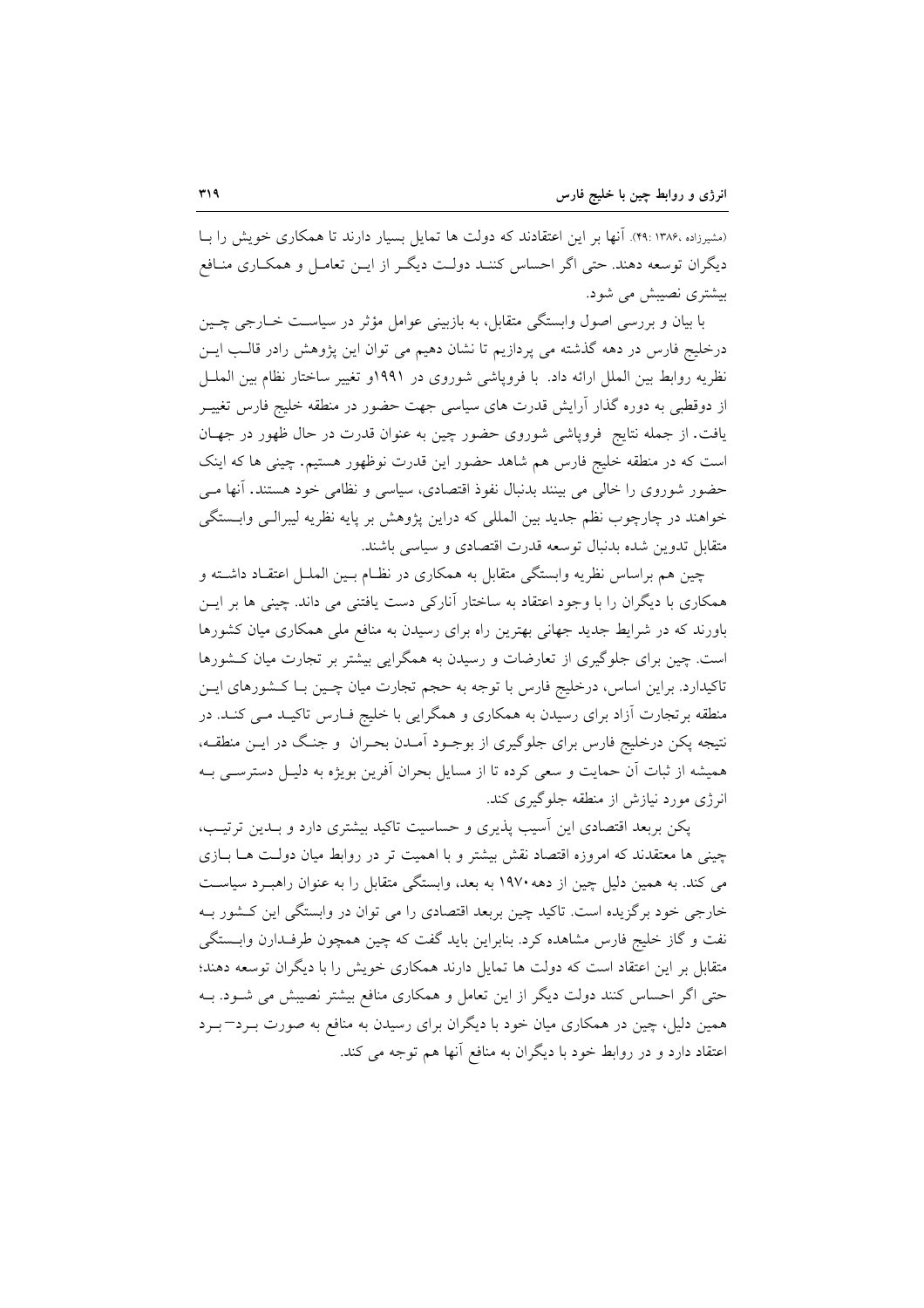چین با تاکید براینکه دیگر کشورها مانند گذشته از هم جدا نیستند و تجارت جهـانی آنهـا را به هم پیوند زده است؛ وابستگی ملتها به هم را باعث همکاری بیشتر در نظـام بــین الملــل می دانند. چینی ها معتقدند که دیگر سود یکی به معنای زیان دیگری نباشد و سود و زیـان هـا جنبه متقابل دارند؛ به همین دلیل چین در روابط خود با دیگران بـر تجـارت و ابعـاد اقتـصادی همکاری و روابط تاکید می کند. یکن همانند طرفداران وابستگی متقابـل معتقداسـت کـه بایــد برای ایجاد صلح و عدالت به صورت آگاهانه برنامه ریزی کرد. بر این اساس، دولت چـین بـه نقش نهادهای بین المللی برای ایجاد صلح در جهان به عنوان رژیم هـایی تاکیـد مـی کنـد کـه بوسیله خود واحدهای سیاسی شکل گرفته اند. درخلیج فارس چین سیاست همکاری و دوری از بحران را دنبال می کند. به همین دلیل در جنگ آمریکا باعراق و برنامه هسته ای شدن ایــران مدام بر سازمان ملل تاکید کرده است.

بنابراین، با توجه به اینکه چین بیشترین تاکید را در خلیج فـارس بـر مـسائل اقتـصادی و تجاری گذاشته است. در این پژوهش می توان از جنبه های نظری نظریه وابستگی متقابـل کـه متناسب با پژوهش حاضر است و به مسایل اقتصادی و تجاری توجـه دارد؛ نهایـت اسـتفاده را برد. این نظریه لیبرالیستی ابزار اقتصاد و تجارت را باعث همکاری می دانـد و در نهایـت ایـن همکاری را در جهت بهره گیری بیشتر برای کسب منافع ملی می دانـد. نمونـه عینـی آن چــین است که به عنوان قدرتی نوظهور در خلیج فارس توانسته با اکثر کشورهای این منطقه روابطی نزدیک برقرار کند و به دور از هرگونه نزاع و درگیری و از طریق همکاری با کشورهای منطقـه به منابع عظیم انرژی در این منطقه دست یابد.

# اهميت انرژى خليج فارس براى چين

منطقه خلیج فارس عظیم ترین ذخائر نفتـی جهـان را دارد و بــه نظـر خیلـی از کارشناســان اقتصادی ،اقتصاد جهان درآینده متکی به نفت خلیج فارس خواهد بـود. بنـابراین در ایــن میــان خلیج فارس نقش اصلی را بازی خواهد کرد و هرگونه بی¢باتی دراین منطقه میتوانـد بحرانـی بزرگ در اقتصاد جهان به بارآورد. از این نظر، خلیج فارس که بیش از ب<mark>ه</mark> ذخـائر نفتــی اثبــات شده جهان و ی<sup>1</sup> ذخائر گاز طبیعی دنیا را در خود جای داده است میتواند برای قــدرت هــای بزرگ که در فرایند توسعه صنعت خود ازاّن استفاده می کننـد؛ بــسیار ارزشــمند باشــد (کمـپ و هار کاه ی، ۱۳۸۳: ۳۲۶).

چین به عنوان یک قدرت بزرگ با اقتصاد رو به رشد مانند دیگر قــدرت هــا و شــاید هــم بیشتر به نفت خلیج فارس نیاز دارد. با توجه به اینکه در حال حاضر بـیش از ۶۸٪ از سـوخت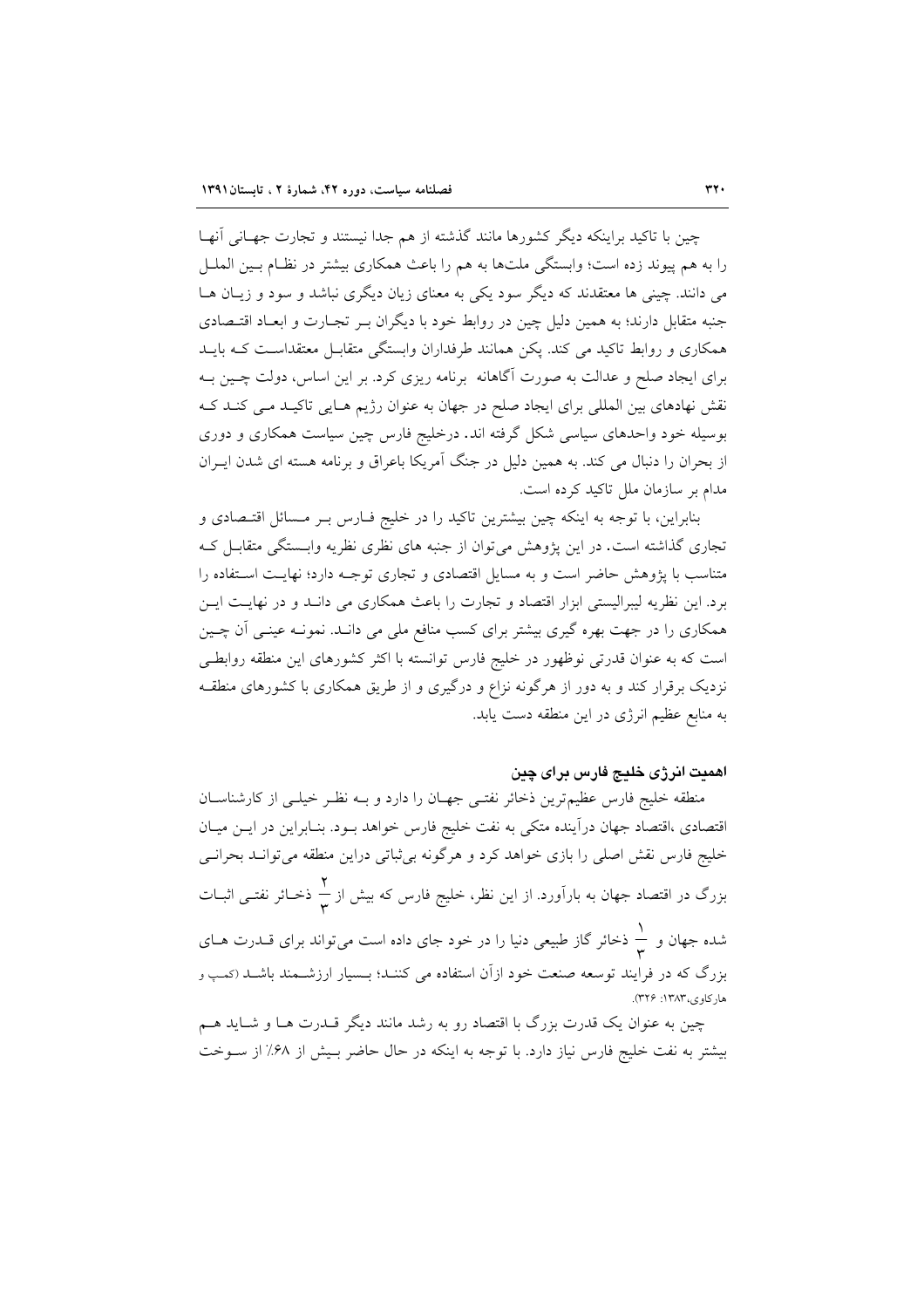چین را زغال سنگ تشکیل میدهد ولی به دلیل آلودگی زیست محیطی و دیگر مشکلات ایــ; سوخت چین سعی دارد بجای آن ، انرژی نفت وگاز جایگزین کند. براین مبنا، میـزان مـصرف این کشور از ۱۹۹۳ روبه فزونی گرفت؛ بطـوری کـه درایـن سـال از صـادر کننـده نفـت بـه واردکننده نفت مبدل شد و اکنون چین بیشترین نیاز را به امنیت در خلـیج فـارس دارد. امنیـت انرژی در وضعیت فعلی یکی از چالش های راهبردی پیش روی چین بشمار می آید. بــه همــین دلیل، تأمین و تضمین آن به یکی اولویتهای راهبردی این کشور مبدل شده است. البته امنیـت انرژی چالش عمومی درآسیا بشمار می آید؛ زیرا این منطقه به عنوان پویاترین منطقــه اقتـصادی جهان از بالاترین حساسیت و قابلیت ضـربهیــذیری در ایــن حــوزه برخــوردار اســت. درمیــان کشورهای اسپایی، چین از بالاترین نرخهای رشد اقتصادی برخوردار است و بـه همـین دلیـل افزایش مصرف انرژی این کشور نیز سـرعت گرفتـه اسـت(شـریعتی نیـ۱۳۸۶: ۶۷۱). بـرای مثـال، مصرف نفت این کشور بین های ۱۹۹۹ تا ۲۰۰۹ یعنی در یک دهه، بیش از صددرصد افـزایش یافته است و رشد مصرف نفت چین به قدری سریع صورت گرفت که در ۲۰۰۹ بایــد بـیش از نيمي از نفت مصرفي آن از منابع خارجي تأمين شود (BritishPetroleum,2010:11 ).

طبق پیش بینیها وابستگی چین به انرژی خلیج فارس در سالهای اّتی رو به افزایش خواهد گذاشت؛ بگونهای که تا ۲۰۲۰ به بیش از ۷۰٪ خواهد رسـید. درایـن راسـتا، چینـی۱هـا راهبـرد انرژی سه وجهی را در این منطقه دنبال میکنند که عبارتند از:

۱- به کارگیری دیپلماسی تهاجمی برای برقراری اتصال زیربنایی با کشورهایی کـه عرضـه انرژی را در درازمدت تضمین میکنند؛

۲- فراهم آوردن شرایط لازم برای حضور شـرکتهـای نفتـی چـین در سـرمایهگـذاری و توسعه ميادين نفتى خليج فارس؛

۳- تشویق سرمایهگذاری متقابل شرکتهای نفتی کشورهای خلیج فـارس در بخـشهـای یالایشگاهی و بازار انرژی چین (شریعتی نیا،۱۳۸۶: ۶۷۱).

با توجه به مطالب فوق، امنیت انرژی را می توان یکی از مؤلفههـای اصـلی شـکل(دهـی بـه سیاست خارجی چین در خلیج فارس دانست. مولفهای که با توجه به نیاز روزافزون به انــرژی از یک سو و قابلیتهای منطقه خلـیج فــارس در ایــن حــوزه از ســوی دیگــر، از تأثیرگــذاری روزافزون برخوردار خواهد بود. در راستای تـأمین امنیـت، چـین در ۲۰۰۴ شـروع بــه تــدوین برنامههایی جهت ذخائر راهبردی نفت و احداث أنها کرده است. سیستم ذخائر راهبردی نفت چین از تجربه کشورهای توسعه یافته گرفته شده است کـه طبـق برنامــهریــزی، ذخــائر آن ۱۵ میلیون تن است. در کشورهای توسعه یافته مانند آمریکا، ژاین، آلمان و فرانسه ذخائر راهب دی نفتی آنها به ترتیب ۱۵۸ روز ۱۶۱ روز ۱۱۷روز و ۹۶ روز است. در مورد میـزان ذخـائر نفـت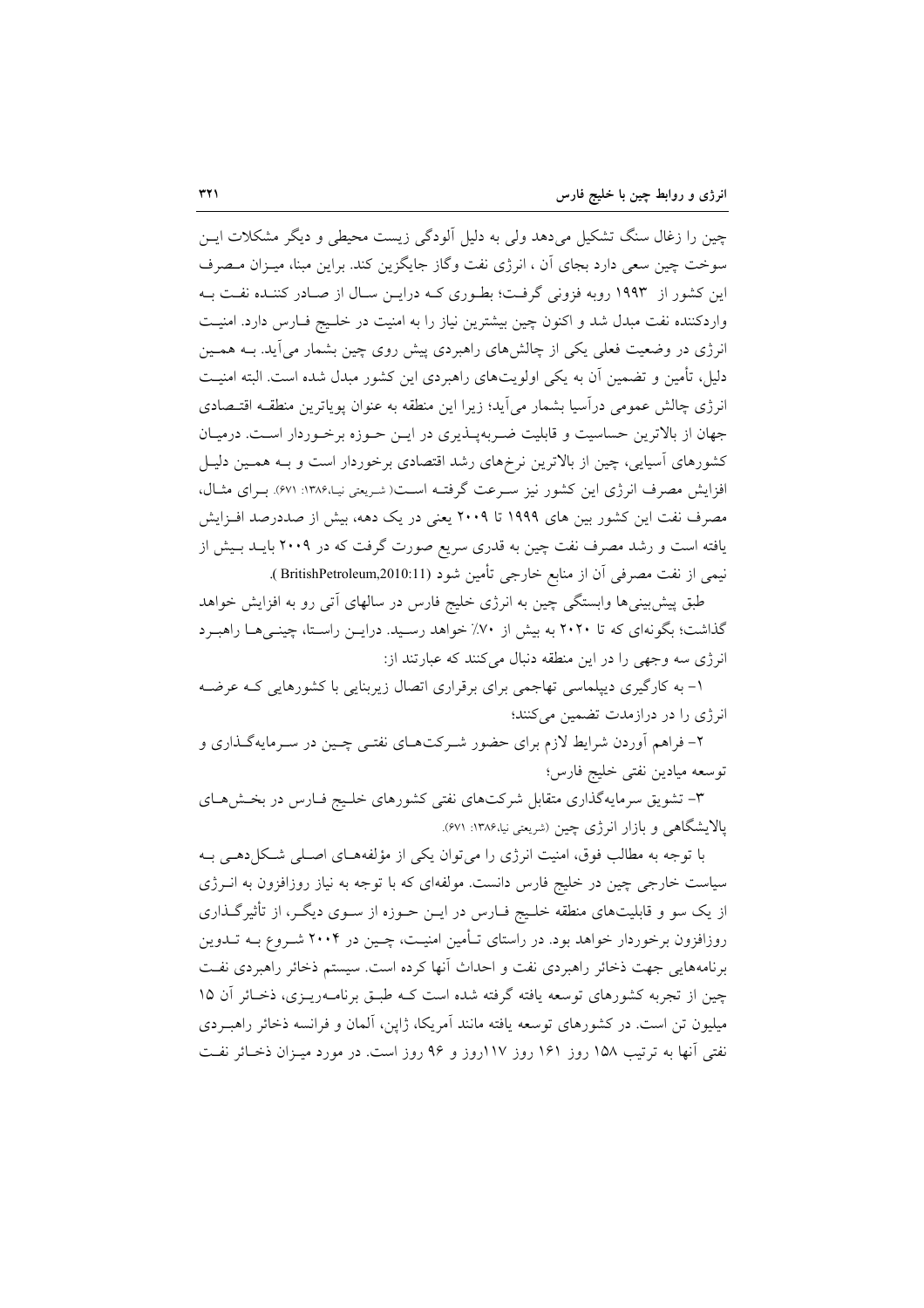چین نظرات متفاوت است و معـادل مـصرف روزانــه نفـت یــا شــاید هــم بـیش از ۱۲۰ روز ىاشد(7: Xuecheng,2006).

از ۱۹۷۸ همزمان با اصلاحات اقتصادی و رشد اقتصادی چشمگیر کمکم انرژی به نگرانــی اصلی چینی ها تبدیل شد و از ۱۹۹۳ به عنصری امنیتی در اقتصاد چین مبدل شد. بــا توجــه بــه روند رشد اقتصادی و مصرف زیاد انرژی تقاضای روزانه چین در ۲۰۰۳ میلادی به نفت به۵/۵ میلیون بشکه رسید و با این میزان مصرف و با پیشی گرفتن از ژاپن، به دومـین مـصرف کننــده بزرگ نفت در جهان بعد از آمریکا تبدیل شد. پیش بینی می شود با رشد اقتصادی، این میزان در ۲۰۱۵ و بعد با افزایش تقاضا داخلی برای نفت بین ۷۱–۶۲ درصد خواهد بود که حـدود ۴۰-۳۰ درصد آن را وارد خواهد کرد. تحلیلگران پیش بینی کردهاند که سهم چین از مصرف جهانی نفت دو برابر شود و در دهه بعد بيش از ۱۴٪ باشد (Xuecheng،2006: 3).

طبق برآورد واحد انرژی آمریکا، چین در ۲۰۰۶ حدود ۷/۴ میلیون بــشکه در روز مــصرف کرده که نزدیک به نیم میلیون بشکه در روزاز۰۰۵افزایش نشان میدهد. پیش بینی می شـود تـا ۲۰۲۵ مصرف چین به ۱۴/۲ میلیون بشکه درروز افزایش پیدا کند Douglas, Nelson, Schwartz)  $2007:1-2$ 

با اینکه چین تولید داخلی خود را بالا برده و تا ۲۰۲۰ شـاید روزانـه ۳/۶۵ میلیـون بـشکه تولید داشته باشد؛ ولی نیازش به نفت بیش از دو برابر این میزان خواهد بـود و بهتـرین محـل تأمين آن جايي جزء خليج فارس نخواهد بود (Jin,2005:11-12) به همين دليـل امنيـت انــرژي مسئله اصلی سیاست خارجی چین در خلیج فارس شده است. البته مصرف زیادانرژی در چین هنگامی که همراه با ازدیـاد مـصرف انـرژي جهـان ارزيـابي شـود؛ مـي توانـد دراًينـده بـسيار مخاطرهآمیزتر از نشان دادن صرف برآورد نیازچین به انرژی باشد. ازاین گذشته، اهمیت انرژی خليج فارس براي چين هم به دليل تقاضاي جهاني و هم به دليل توليد مداوم انرژي تا ســالهاي طولاني بسيار بيشتر خواهد بود.

### ميزان ذخايرانرژي درخليج فارس

منطقه خليجفارس به لحاظ داشتن ذخائر عظـيم نفـت و گــازدر تجــارت جهـاني انــرژى و وابستگی کشورهای صنعتی به منابع انرژی آن، یکی از حساس تـرین منـاطق جهـان از دیــدگاه ژئوپولیتیک انرژی است. این موقعیت راهبردی با پیش بینـی۵حـایی مبنـی بـر افـزایش وابــستگی جهان بویژه جهان صنعتی به انرژی آن طی ســالهای آتــی بیــشتر جلــوه مــی کنــد. برآوردهــا و محاسبات سازمان اطلاعات انرژی آمریکا نشان میدهد که ظرفیت تولید نفت خلیج فــارس تــا ۲۰۲۰ به ۴۴/۵ میلیون بشکه در روز برسد(میر رضوی،احمدی لفورکی،۹۴:۱۳۸۳–۹۳).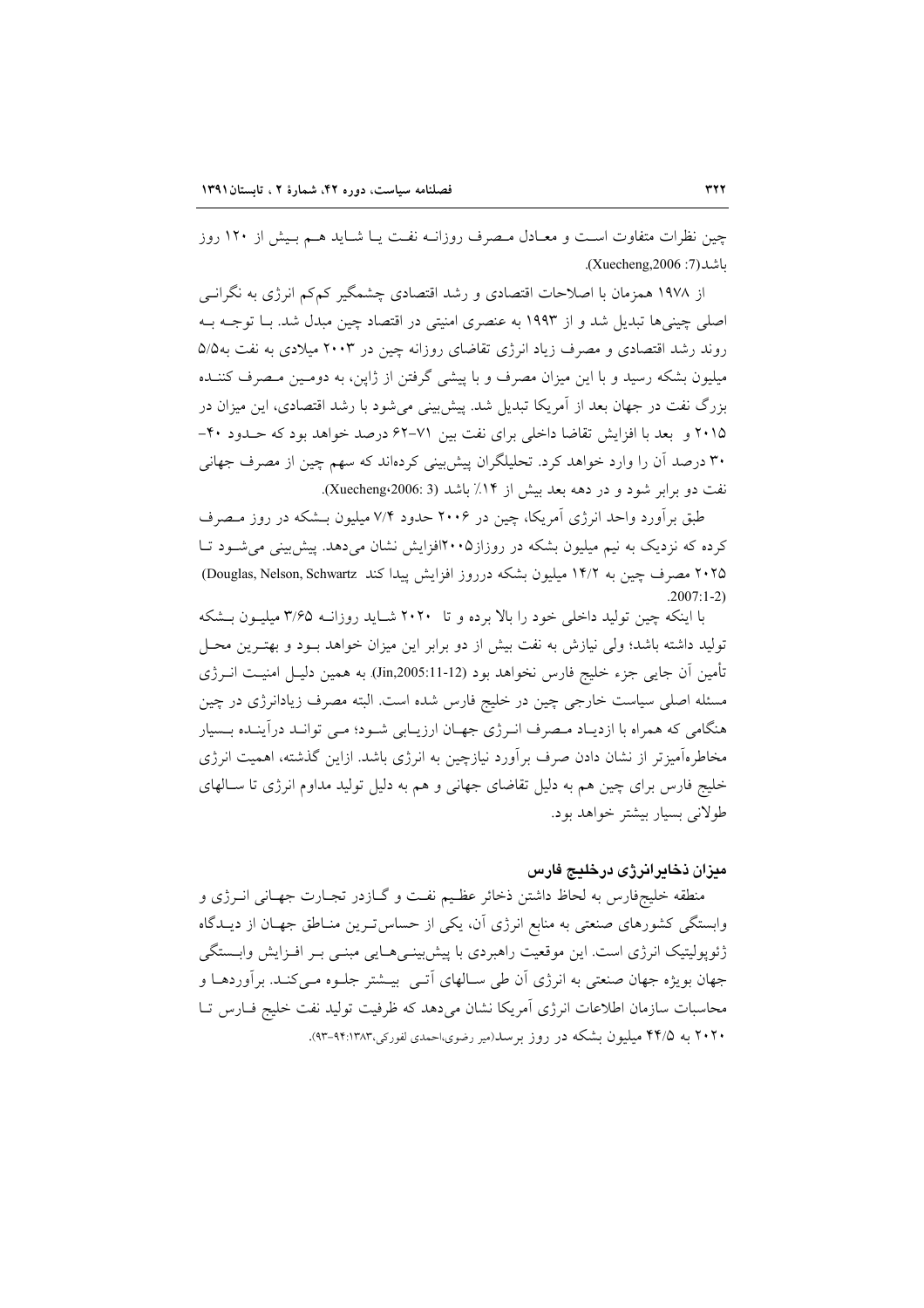براساس آمار شرکت بریتیش پترولیوم میزان ذخائر اثبات شده نفت خلیج فـارس در ۲۰۰۹ به ترتیب عربستان سعودی با ۲۶۴/۶ میلیارد بشکه (با ۱۹/۸٪ از ذخـائر جهـانی)، ایـران ۱۳۷/۶ میلیارد بشکه (۱۰/۳٪ از ذخائر جهانی)، عراق بـا ۱۱۵ میلیـارد بـشکه (۸/۶٪ از ذخائرجهـانی)، کویت ۱۰۱/۵ میلیارد بشکه (۷/۶٪ از ذخائر جهانی)، امارات متحده عربی ۹۷/۸ میلیـارد بـشکه (٧/٣٪ از ذخائر جهانی)، قطر ٢۶/٨ میلیارد بشکه (٢٪ از ذخائر جهانی) ،عمـان بـا ۵/۶ میلیــارد بشکه (۰/۴٪از ذخائر جهانی) دارند و مجموع ذخـائر منطقـه ۷۴۸/۹ میلیـارد بـشکه (۵۶/۲٪ از ذخائر جهانی) است. همچنین کشورهای حوزه خلیج فارس سهمی قابل توجـه از ذخـائر گـاز طبیعی را در خود جای دادهاند. برآوردها حاکی از آن است که بالغ بر ۳۵٪ گــاز طبیعـی جهـان دراین کشورها قرار دارد. از این نظر ایران با سهمی معادل ۱۵/۸٪، قطـر بـا ۱۳/۵٪، عربـستان سعودی با ۴/۲٪ و امارات متحده عربی با ۳/۴٪ کل ذخائر گاز جهان در بین دیگر کشورهای منطقه از این لحاظ جایگاهی ویژه ارند(22-8:British Petroleum,2010).

بدیهی است منطقهای با این میزان ذخائر ارزی انرژی توجه همه کشورهای صنعتی بـویژه قدرت های بزرگ را به خود جلب خواهد کرد و برای دسترسی به آن رقابتی شدید بـه دنبـال خواهند داشت و از آنجا که طبق پیش بینی کارشناسان اقتصادی روند توسعه اقتصادی درآینـده شتاب خواهد داشت و از طرفی احتمـال کـاهش منـابع انـرژی در منـاطق دیگـر وجـود دارد؛ بنابراین در چند دهه اَینده خلیجفارس عمدهترین منبع و تأمینکننده انرژی (نفت وگاز) جهـان خواهد بود.

به همین جهت کارشناسان نفتی تأکید دارند که شش کشور از اعضای اویک یعنی عربستان سعودی، امارات، کویت، عراق، ایران و ونزوئلا می توانند در آینده تولید نفت خـود را افـزایش داده و فن اَوری استخراج اَن را متحول سازند؛ بطوری که ۵۰٪ تقاضای نفت جهان را در ۲۰۱۵ تأمین کنند. دراین صورت توان تولید این کشورها در های ۲۰۱۵ به حدود ۵۰ میلیون بشکه در روز خواهد رسید که به معنای رشد ۳/۵ درصدی در است. برپایه برآورد آژانـس بـینالمللـی انرژی تقاضای نفت در آغاز قرن بیست و یکم افزایش مییابد و سهم اوپک از تولیـد جهـانی نفت حدود ۴۰٪ خواهد بود که به تدریج به بـیش از۵۶٪ در ۲۰۱۵ خواهــد رســید و بیــشترین تولیـد را پـنج کـشور عـضو اویـک خواهنـد داشـت کـه در خلـیجفـارس هـستند. از طرفـی سرمایهگذاریهای لازم برای اکتشاف ذخائر جدید نفت و گاز در جهـان و مقابلـه بـا تقاضـای نفت تا ۲۰۱۰ حدود ۹۵۰ میلیارد دلار برآورد شده است کـه سـهم خلـیج فـارس حــدود ۲۶۰ میلیارد دلار است (الراجعی، رسولی،۱۳۸۰-۱۸۱: ۱۸۸-۱۸۸). بنابراین، چین با آینــدهنگــری و بــا برنامــههــای اقتصادی بلندمدت همواره سعی کرده ضمن توسـعه روابـط دو جانبــه و چنــد جانبــه، موضـع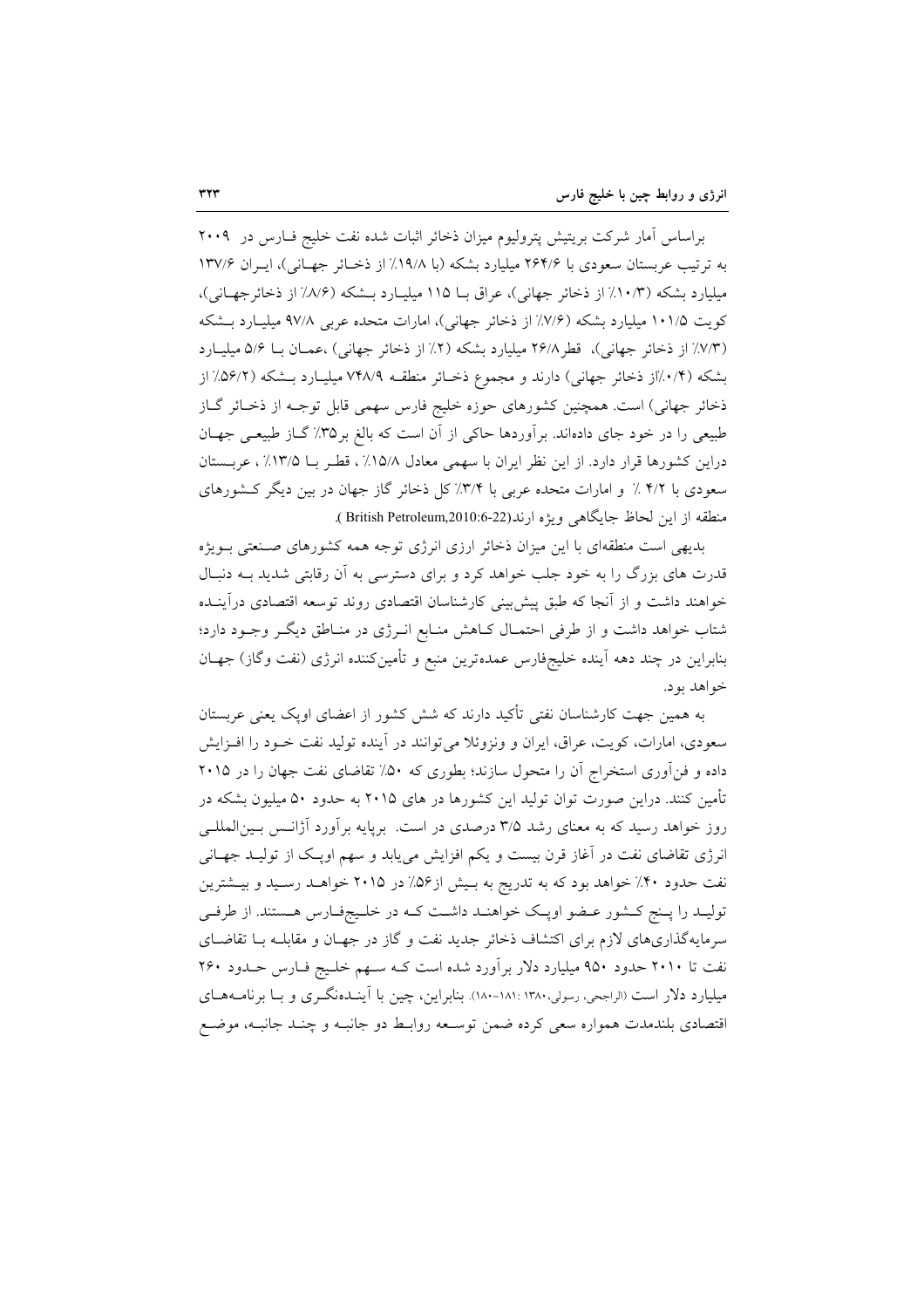اعتدال را در سطح بین|لمللی نسبت به این کشورها درپیش گرفته تا بتواند منابع انرژی خود را تأمين كند.

از طرفی با توجه به اینکه اکنون ذخائر نفتی کشورهای حوزه خلیج فارس ۷۴۸/۹ میلیارد بشکه برآورد می شود که معادل۵۶/۲٪ ذخائر جهان است (ذخائر نفتـی جهـان ۱۳۳۳/۲ میلیــارد بشکه می رسد) (British Petroleum,2010:6). به همین دلیل چین در دهه های اخیـر نـسبت بـه امنیت و حوادث این منطقه بسیار محتاطانه عمل میکند و با قدرت های بـزرگ کـه در منطقـه حضور دارند در تقابل وارد نمی شود و سعی می کند ضمن اتخاذ موضع اعتـدال وهمکـاری بـا آنها بتواند ضمن جلب نظرآنها ، با کشورهای منطقه هم همکاری نزدیکی برقرار سازد.

## وابستگی چین به انرژی خلیج فارس

چین به عنوان یک قدرت اقتصادی دهههای اخیر بطور چشمگیری به نفـت خلـیج فــارس وابسته شده است. چین در زمان نزدیک نمی تواند جانشینی برای خلیج فارس داشته باشد و با توجه به اینکه چین میادین نفتی خود را تقریبا بهره برداری کرده است؛ به همـین دلیـل امنیـت انرژی در سیاست خارجی چین به عاملی حیاتی و اصلی تبدیل شده است؛ بطوری که چین در برنامه پنج ساله دهم (۲۰۰۵–۲۰۰۱) بطوراًشکار برای نخستین بار امنیـت انــرژی و تــضمین و تأمین دسترسی به نفت از خارج را تعریف کرده است(Lu,Yetiv,2007: 199).

واردات نفت چین در ۱۹۹۱ به ۵/۹۷ میلیون تن رسید و در ۱۹۹۲ مجدداً دو برابر شده و به ۱۱/۳۶ میلیون تن رسید. در ۱۹۹۳ واردات نفت چـین بـه ۱۵/۶۷ میلیـون تـن افـزایش یافـت. در۱۹۹۴ کل واردات نفت به ۲۵ میلیون تن که شامل ۱۲/۳ میلیون تن نفت (زیر ۲۱/۵ درصـد) و ۶۰ درصد آن از مالزی و عمان وارد میشد. در ۱۹۹۶ چین ۲۲/۶ میلیون تن نفت خـام وارد کرد که ۳۲/۳ درصد بیش از ۱۹۹۵ بود. سهم خلیج فارس در تامین نفت چـین رشـد بـا ثبـاتی داشت و در ۱۹۹۶ برای نخستین بار بیش از نیمی از واردات نفت خام چین (۵۳/۵ درصـد) را شامل می شد.

بدنبال آن چین تصمیم گرفت واردات نفت خود را از خلیج فارس افزایش دهـد؛ بــه دلیــل اینکه نفت خلیج فارس ارزان تر از بقیه جاهاست و چین مـی توانـد حـداقل بخـشی از هزینـه واردات نفت از خلیج فارس را از طریق صادر کردن کارگر، ارائه خدمات ،کالا و … جبران کند و همچنین از طریق استقرار و ایجاد کار مشترک، برنامه ریـزی بـرای سـرمایه گـذاری و وام و سرمايه گذاري در زيربناي توليد نفت مي تواند درآمدي كلان بدست آورد(-428: Shichor,1998) 429 درنتيجه، چيني ها درجهت تامين نفت بـه توسـعه روابـط و اسـتحكام پيونـدهاى خـود یر داختند و به عنوان یک نیروی تازه وارد به منطقه مطرح شدند.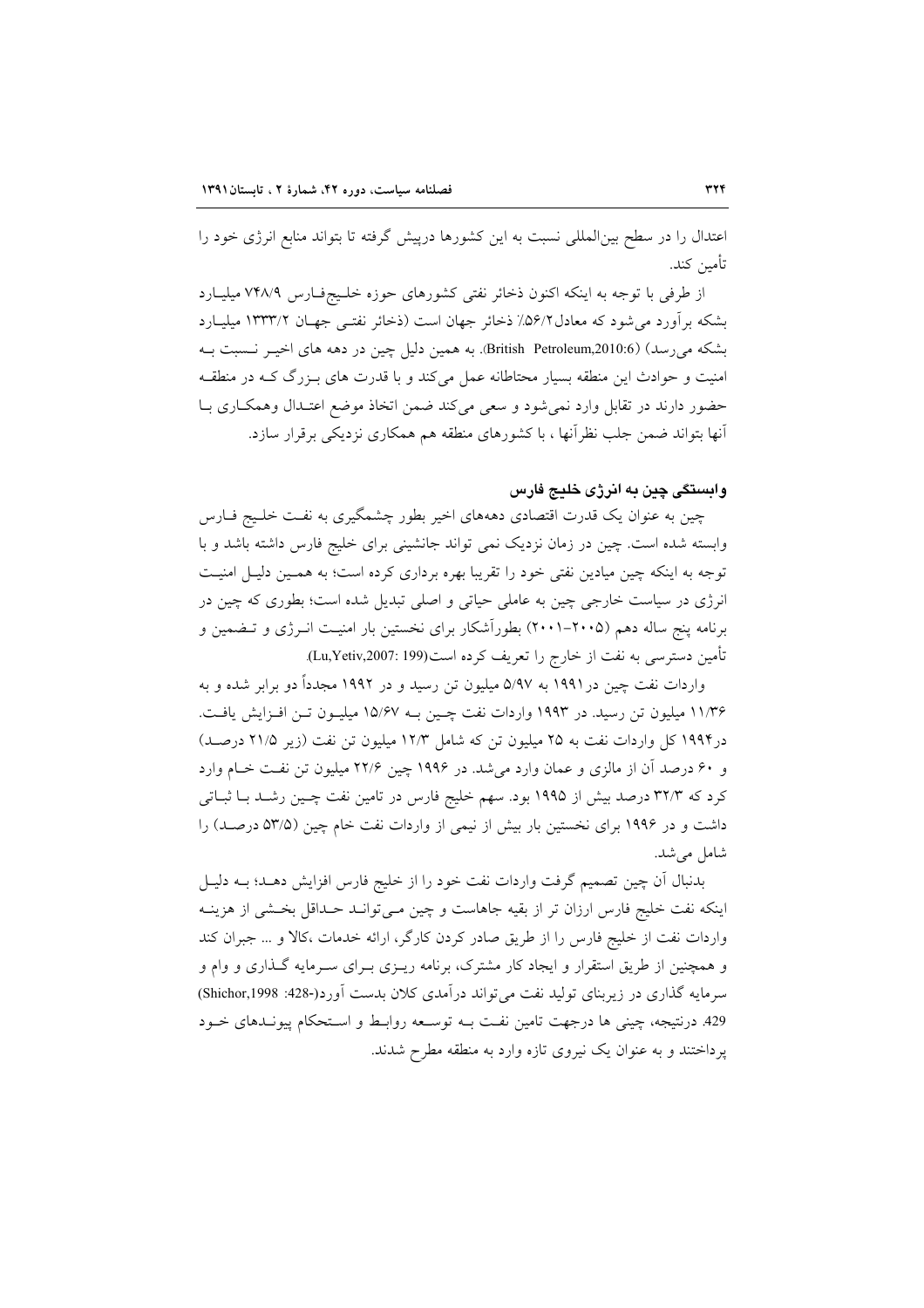از اُنجا که دولت چین، اَمریکا را به عنوان یک رقیب راهب دی مـی بینـد دربـاره وابــستگی چین به واردات نفت از مسیرهایی که امنیت آن بوسیله نیروی دریایی آمریکا تـأمین مـی شــود، نگران است. شاید تا دهههای بعد چین جایگزینی برای خلیج فارس در تامین انـرژی نخواهــد داشت؛ بنابراین مرکز راهبردی انرژی چین خلیج فارس است کـه بایــد درآنجـا ســهم مالکیــت بخرد و برای توسعه پروژهها سرمایه گذاری کند و روابط خـود را بـا دو کـشور اصـلی تولیـد کننده یعنی ایران و عربستان سعودی بهبود بخشد. چین امیدوار است ک افزایش اکتـشافات داخلی به چین اجازه خواهد داد تا تولید خود را تقویت کند. همچنـین پکـن سـرمایه گـذاری خود را در کنـار خلـیج فـارس در منـابع گـازي آسـياي مرکـزي افـزايش مـيدهــد .(Blumenthal, 2005:12)

امروزه ۵۸ درصد واردات نفت چین از خلیج فارس صورت می گیرد. چین راهبرد تنوع جغرافیایی را پذیرفته است و در بیش از ۲۰ کشور در زمینه نفت و گــاز ســرمایه گــذاری کــرده است. نیاز نفت چین بطور حیرت انگیز افزایش یافته و بطـور متوسـط در هـر سـال بـیش از ۱ میلیون بشکه نفت در هر روز افزایش نشان میدهد که حدود۴۰ درصد افزایش تقاضای جهـان را شامل می شود که تاثیر زیادی در افزایش جهانی قیمت نفت داشته است. آژانـس انـرژی بینالمللی I.E.A) The International Energy Agency) پیش بینی کرده است که تا ۲۰۳۰ واردات چین با واردات آمریکا برابر خواهد بود و این هشداری برای چـین درجهـت نیــاز بــه تضمین تامین باثبات نفت است که دراین عرصه خلیج فارس به عنوان مرکز تامین انرژی چـین قرار گرفته و توسعه روابط با كشورهاى منطقه هم دراين راستا است (Madsen,2006:2).

درادامه سعی می شود روابط انرژی چین با دو کشور مهم خلیج فـارس در جهـت روشــن شدن موضوع مورد بررسی قرار گیرد.

# روابط و همکاری های انرژی چین با خلیج فارس

در طول دهه ۱۹۹۰ همکاری انرژی به عنوان ویژگی اصلی روابط بین چین و منطقه خلـیج فارس ظاهر شد که این روابط انرژی خود بخشی از الگوی تغییر بازار جهانی انـرژی را شـامل میشود. توسعه پیوندهای انرژی چین و خلیج فارس در درجه اول نــشان از تغییــرات اقتــصاد چین است. منافع چین در منابع انرژی خلیج فارس نـشان از گـستردگی فاصـله بـین نیازهـای انرژی و توانایی برآوردن آن است. درحال حاضر، نفت ۱۷درصد از کل نیازهـای انــرژی اولیــه چین را شامل می شود. در نتیجه چین پذیرفته که باید شیوه هایی جدید را در به دست آوردن جاپای راهبردی در بازار انرژی خلیج فارس به کار گیرد. شرکتهای چینی مـذاکرات طـولانی مدت برای عقد قرار داد و کسب سهم تولید در منطقه انجـام داده انــد و بــه طــور مــستقیم بــا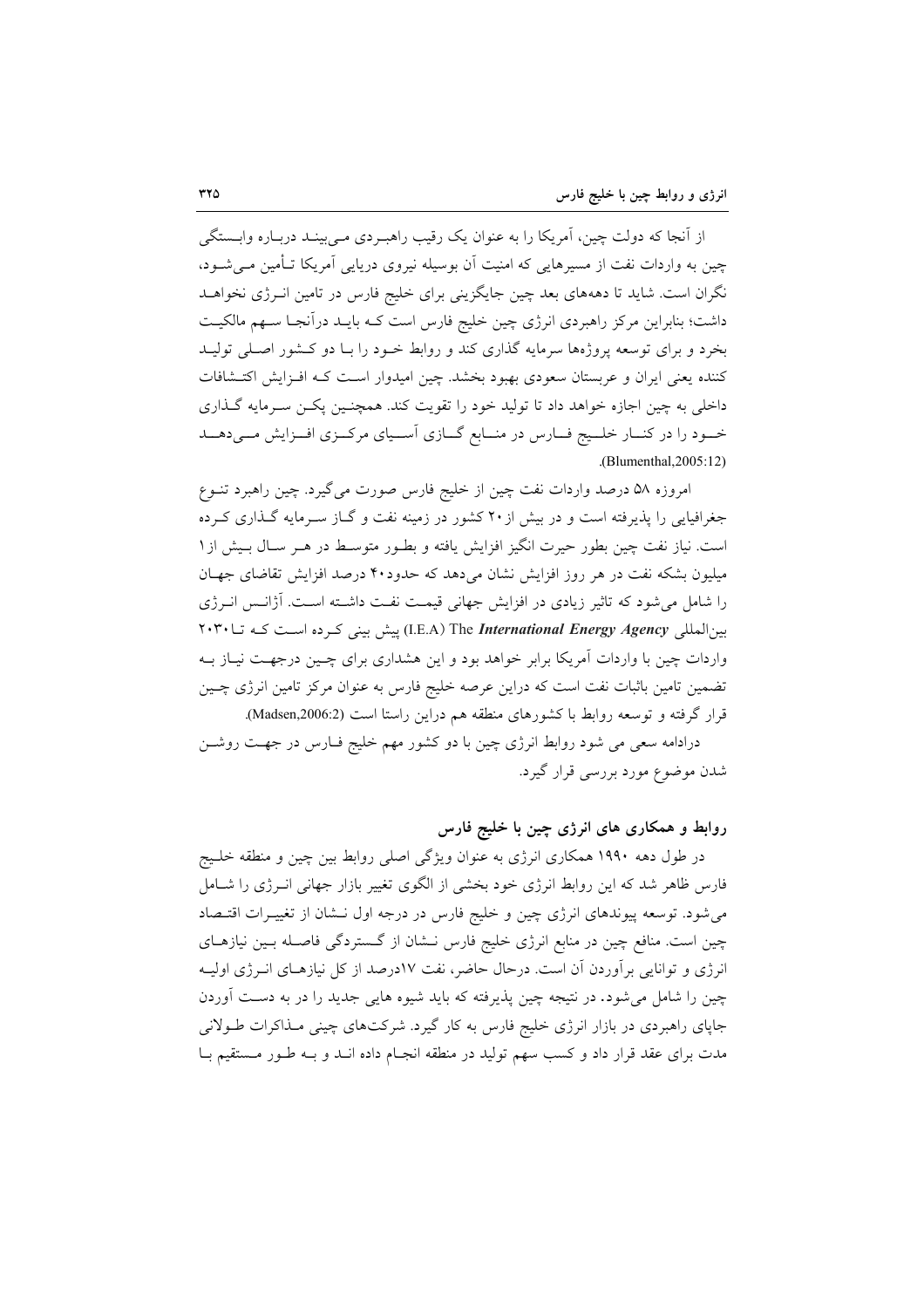حضور شرکتهای بین المللی نفت در خلیج فارس مخالفت کردند(-355-354:1998 Calabarese,  $(356)$ 

دراین راستا، چین که از اوایل دهه ۱۹۹۰ به کشور وارد کننده نفت تبدیل شد؛ سعی کـرده است روابط خود را در همه ابعاد بویژه سیاسی- اقتصادی با کشورهای مهم منطقه که از تولیـد كنندگان اصلى نفت هستند توسعه دهد تا بتواند سهمى از انرژى منطقه بدست آورد. بنـابراين، چین تصمیم گرفته برای گسترش روابط خود بـا کـشورهای اصـلی ، زمینـههـای همکـاری را فراهم آورد تا بتواند به اهداف خود برسد. با توجه به جایگـاه دو کـشور عربـستان سـعودی و جمهوري اسلامي ايران در منطقه از لحاظ ذخائر انـرژي و موقعيـت أنهـا در سـطح جهـاني و همچنین تاثیر آنها در بازارهای جهانی نفت در ذیل به مهم ترین ابعاد همکاری این کشورها بــا چین در زمینه نفت وگاز اشاره میشود. اهمیت این موضوع زمانی روشن مـیشــود کــه بــرغم تنوع منابع برای تامین نفت، حـدود ۷۰ درصـد واردات نفـت چـین درآینـده از خلـیج فــارس خواهـد بـود. چـين سـه شـركت اصـلي خـود يعنـي Sinopec(China ) , Sinopec(China ) Petrochemical Crop) ,CNPC(China National Offshore Oil Corp) رامشخص كرده است تبا بطور چشمگیر در خلیج فـارس سـرمایه گـذاری کننـد. در ۲۰۰۴ شـرکت Sinopec بیـشتر از شرکتهای عمده آمریکا برای توسعه میدان نفتی جدید عربستان پیشنهاد قیمت داد. از طرفی صادرات نفت ایران و عربستان سعودی به چین با هم حدود  $\frac{\mathsf{Y}}{\mathsf{w}}$  واردات نفت خلیج فارســی|ی

چین را شامل می شود. این بدین معنی است که روابط بااین دو کشور برای چین اهمیت حیاتی دار د(Douglas, Nelson, Schwartz, 2007: 2).

در ۱۹۹۰ نفت خلیج فارس ۳۹درصد از میزان کل واردات نفت چـین و در ۲۰۰۰ حـدود ۵۳/۶ درصداز میزان کل واردات نفت چین را تشکیل میداد. دراین میان از واردات نفت چـین ۱۱/۵۳ میلیون تن سهم عربستان سعودی و ۱۰/۷۳ میلیون تن سهم ایران بود (قـره بلاغـی،۱۳۸۳: ۱). این امر نشان می دهد که از ابتدا در سیاست خارجی چین دوکشور ایران و عربستان جایگــاهی و بڑه داشته اند.

۱) نقش ا**نرژی در روابط چین و عربستان سعودی** : عربستان سعودی به عنوان نخستین صادرکننده عمده نفت در جهان نه تنها در سیاست خارجی چین بلکه برای همـه قــدرت هــای بزرگ و توسعه یافته از جایگاهی والا برخوردار است. با توجه به تاثیر سیاست نفتـی عربــستان سعودی در بازارهای جهانی نفت؛ این امکان برای قدرت های بزرگ وجود دارد که با برقراری روابط نزدیک با عربستان سعودی، بازار نفت جهان را کنترل کنند.

روابط چین و عربستان سعودی نسبت به بقیه کشورهای خلـیج فـارس ، تـازه و در دهــه ۱۹۹۰ برقرار شد. چین در ۱۹۹۳ برای نخستین بار شروع به واردات نفـت از عربــستان کــرد و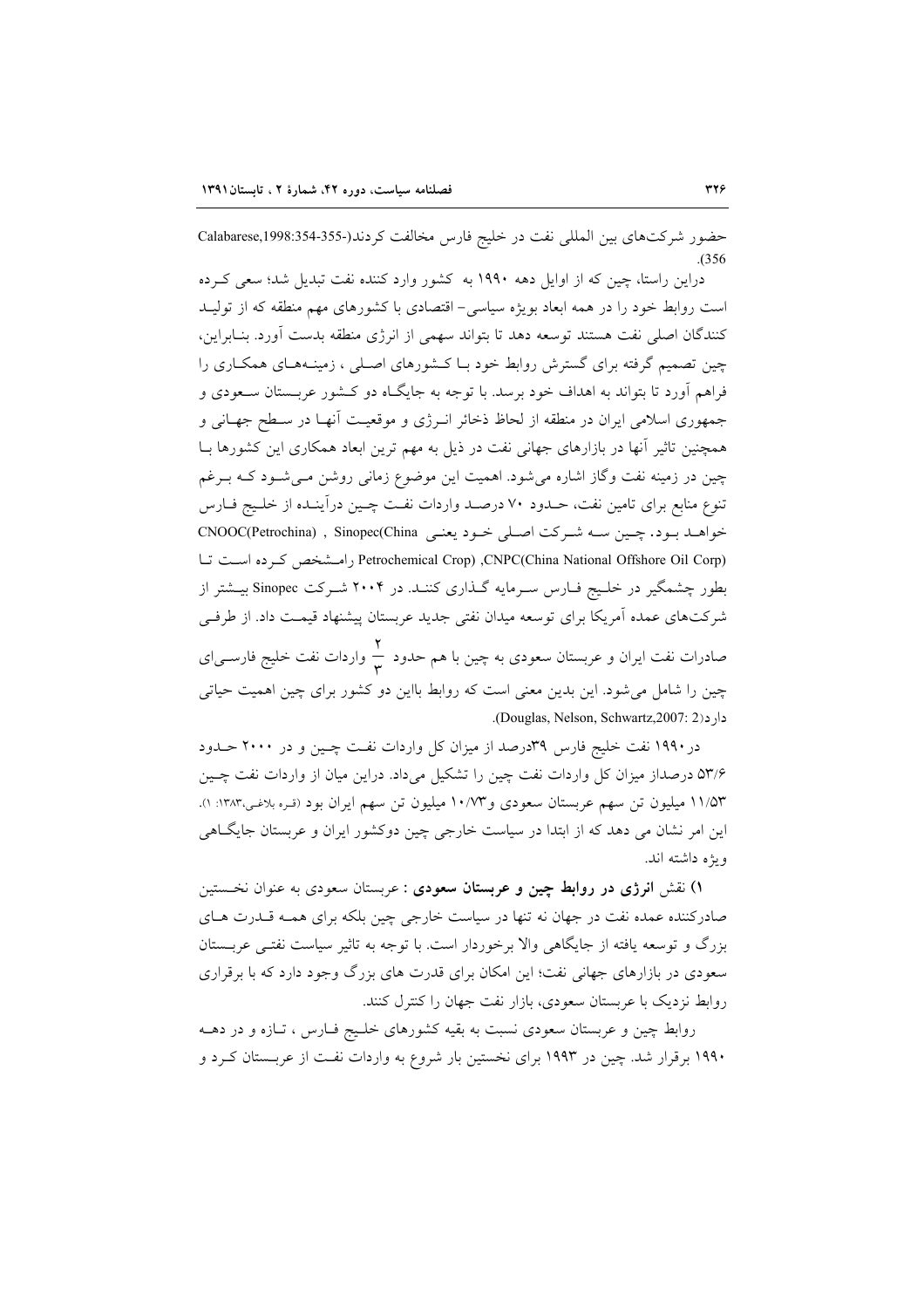واردات آن از عربستان سعودی به ۲۷۵ درصد در پی موافقت طرفین افزایش پیدا کرد و عــلاوه بر آن، چین در تعدادی از طرحهای بزرگ بطور مشترک با عربــستان، عــراق و کویــت ســرمایه گذاری کرد که بزرگ ترین آنها احداث پالایشگاه نفت عربستان —چین در چین به ارزش بیش از ۱/۵ میلیارد دلار بود که این پالایشگاه بزرگ ترین معاملهای بود که تامین نفت چـین را بـه میزان ۱۰ میلیون تن برای مدت ۵۰ سال تضمین می کرد. از طرفی بلدلیل نیاز چهین بـه نفـت خليج فارس، چين از فرأيند صلح در منطقه كه مي توانست منبع ثبات منطقه باشد، حمايت كرد و با توجه به حضور آمریکا در منطقه و تسلط آن بر مسیرهای دریایی، ضمن ابراز نگرانـی؛ بــه توسعه روابط خود با ايران و عربستان سعودي پرداخت(Rynhold,1996:110).

در شرایط کنونی عربستان روزانه بیش از ۱۰/۵ میلیون بشکه نفت تولید می کند که حدود ۴۶ درصد نفت تولیدی خلیج فارس را شامل می شود و قصد دارد با سرمایه گذاری ۸۰ میلیارد دلاری ظرفیت تولیـد خـود را بـه ۱۲/۵ میلیـون بـشکه در روز افـزایش دهـد. ظرفیـت تولیـد فراوردههای پالایشگاهی عربستان نیز تا پنج سال آینده بیش از دو برابر افزایش خواهد یافت و به شش میلیون بشکه در روز خواهد رسـید در حـوزه صـادرات ، ایـن کـشور هـم اکنـون بـا صادرات هفت میلیون بشکه نفت در روز بزرگترین صادرکننده نفت جهان است.

چین اکنون چهارمین واردکننده از عربستان سعودی و پنجمین صـادرکننده بــه أن کــشور است. چین تقریبا ۱۷ درصد واردات نفت خود را ازعربستان تامین میکند و تجـارت بـین دو کشور بطور متوسط از ۱۹۹۹ طبق اعلام وزیر بازرگانی چـین حــدود۴۱ درصــد رشــد داشــته است. امروزه ۵۸ درصد واردات نفت چین از کشورهای حوزه خلیج فارس تـامین مـیشــود و پیش بینی می شود که واردات نفت چین از خلیج فارس تا ۲۰۱۵ حداقل تا ۷۰ درصد افـزایش يبدا كند(Madsen,2006:2) .

تجارت بین دو کشور چین وعربستان در ۲۰۰۵ فراتر از ۱۵میلیـارد دلار بـود کـه در ایـن زمان صادرات نفت عربستان سعودی تا حدود ۵۰۰/۰۰۰ بشکه در روز افزایش یافت. آرامکـو بزرگ ترین شرکت نفتی عربستان موافقت کرد تا بـرای شـرکت پتروشـیمی چـین (Sinop) تــا ۲۰۱۰ هر روز ۱ میلیون بشکه نفت را تامین کند. عبدا... جمعـه رئـیس شــرکت نفتــی آرامکــو اعلام کرد چین و عربستان سعودی درآینده به عنوان مهم ترین شرکای انرژی مطرح می شوند.

زمانی که ملک عبداً.. برای نخستین بار بعد از برقراری روابط از چین دیـدن کـرد و ایـن نخستین سفر خارج از منطقه ملک عبدا… بعد از رسیدن به یادشاهی در ۲۰۰۵ بود؛ نـشانههـای بالقوه برای بوجود آمدن اتحادی راهبردی بین طرفین دیده میشد که حاصل این ملاقــات۱هـا و مذاکرات پنج موافقت نامه بود که نقطه عطف انها توافق برای توسعه همکـاری در زمینــههـای نفتی، گازی و معدنی بود و مهم تر از آنها توافق برای توسعه همکاری در حوزههای اقتصادی،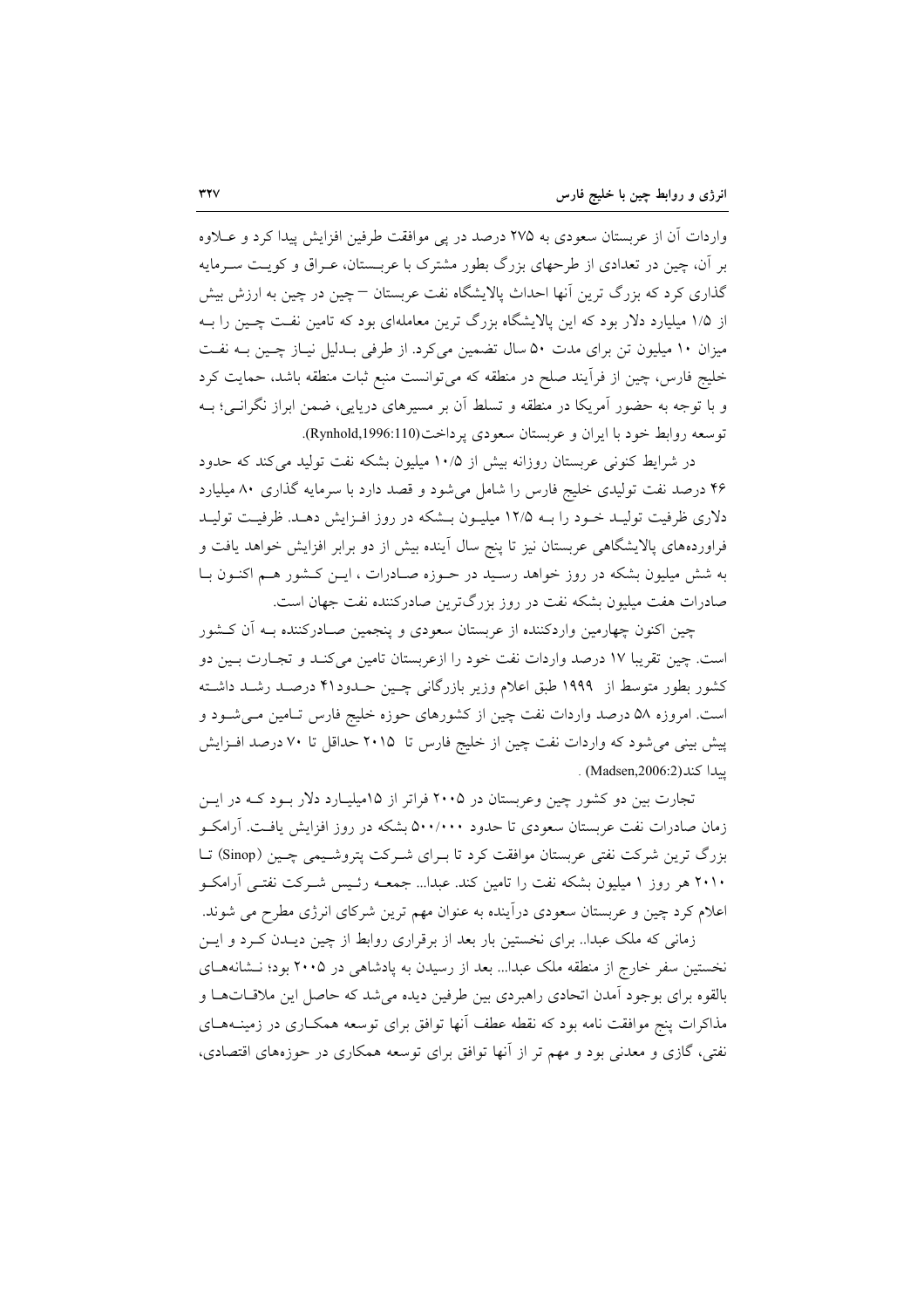تجاري و فني بود. عربستان سعودي موافقت كرد و تضمين داد كه به چـين جهـت بهبـود زيـر بناي اقتصادي شهر Aksu از منطقه نفت خيز Xinjiang وام دهد و همچنـين عربــستان پيــشنهاد داده که شرکتهای چینی در فرصتهای عظیم سـرمایه گـذاری زیربنـایی کـشور ماننـد بخـش پتروشیمی، گاز، شیرین کردن آب دریا، تولید برق، راه آهن، که ارزش آنها بیش از ۶۲۴ میلیارد دلار است اقدام بكنند.

در مارس ۲۰۰۵ شرکت Sinopec چین موافقت نامهای با همتــای ســعودی خــود آرامکــو امضاء کرد که براساس آن منابع گاز طبیعی حوزه Ghauar در شرق کشور توسعه پیدا مـیکنـد. Gharuar بزرگ ترین میدان نفت متعارف در جهان است. مجـدداً در ۲۰۰۵ آرامکـو سـعودی معاملهای به ارزش ۳/۵ میلیارد دلار با شرکتهای چینی Sinopec و Exxon mobil برای احـداث یک پالایشگاه مشترک نفت و مواد شیمیایی در ایالت Fujian در جنوب شرق چین امـضا کـرد. همچنین در Fujian آرامکو گفته که عملیات پروژه مشترک مجتمع پالایشگاه و تولید ایتلـین را در ۲۰۰۹ دنبال خواهند کرد و مذاکرات با Sinopec درباره سرمایه گذاری در کارخانه Qingdno در شمال شرق چین ادامه خواهد داشت.

همچنین چین در نظر دارد به عربستان سعودی در جهت ســرمایه گــذاری در مــسیر آب و زیربنای اقتصادی آنها که شامل پالایشگرهای نفت و دستگاههای پتروشیمی است ،کمک کند تا توانايي داخلي آنها تقويت شود (4-3:3006.3-madsen). عربستان سعودي مـي خواهــد چـين را بــه عنوان مشتری بار بیاورد، بویژه آنکه بازار آسیا به خلیج فارس بیشتر از اروپا و آمریکا نزدیک است.

در دهه ۱۹۹۰ یکن روابط اقتصادی خود با عربستان سعودی را با توجه به آنچه در نظریه وابستگی متقابل بیان کردیم؛ بهبود بخشید و در ۱۹۹۹ با امضای توافق نامه همکاری راهبـردی نفتی دریا بوسیله جیانگ زمین به اوج خود رساند که برمبنـای آن عربــستان بازارهــای خــود را برای سرمایه گذاری شرکتهای چینی و همچنین شرکتهای سعودی برای مشارکت در چـین باز گذاشت. این اقدام سطح همکاری بین عربستان و چین را بالا برد؛ بطوریکـه بعـدها روابـط سیاسی تا سطح دید و بازدید سران ارتقاء پیدا کرد. هوجین تـائو هـم بیـان داشـته اسـت ایـن همکاریها می تواند به عنوان فصلی جدید از همکاری دوستانه بسین دوکشور در قبرن جدیب مطرح شود.

در ۲۰۰۲ عربستان سعودی در راس کشورهای صادر کننده نفت به چین قرار گرفت و در ۲۰۰۵ این کشور حدود ۱۷/۵ درصد نفت وارداتی چین را تامین کرد. در سـه مـاه اول ۲۰۰۶ نيز عربستان حدود ٢٠ درصد نفت وارداتي أن را تأمين كرد(205-203: Lu,Yetiv,2007). مقامات عربستان بارها از شرکتهای چینی برای سرمایه گذاری در امور زیـر بنـایی دعـوت کـردهانــد.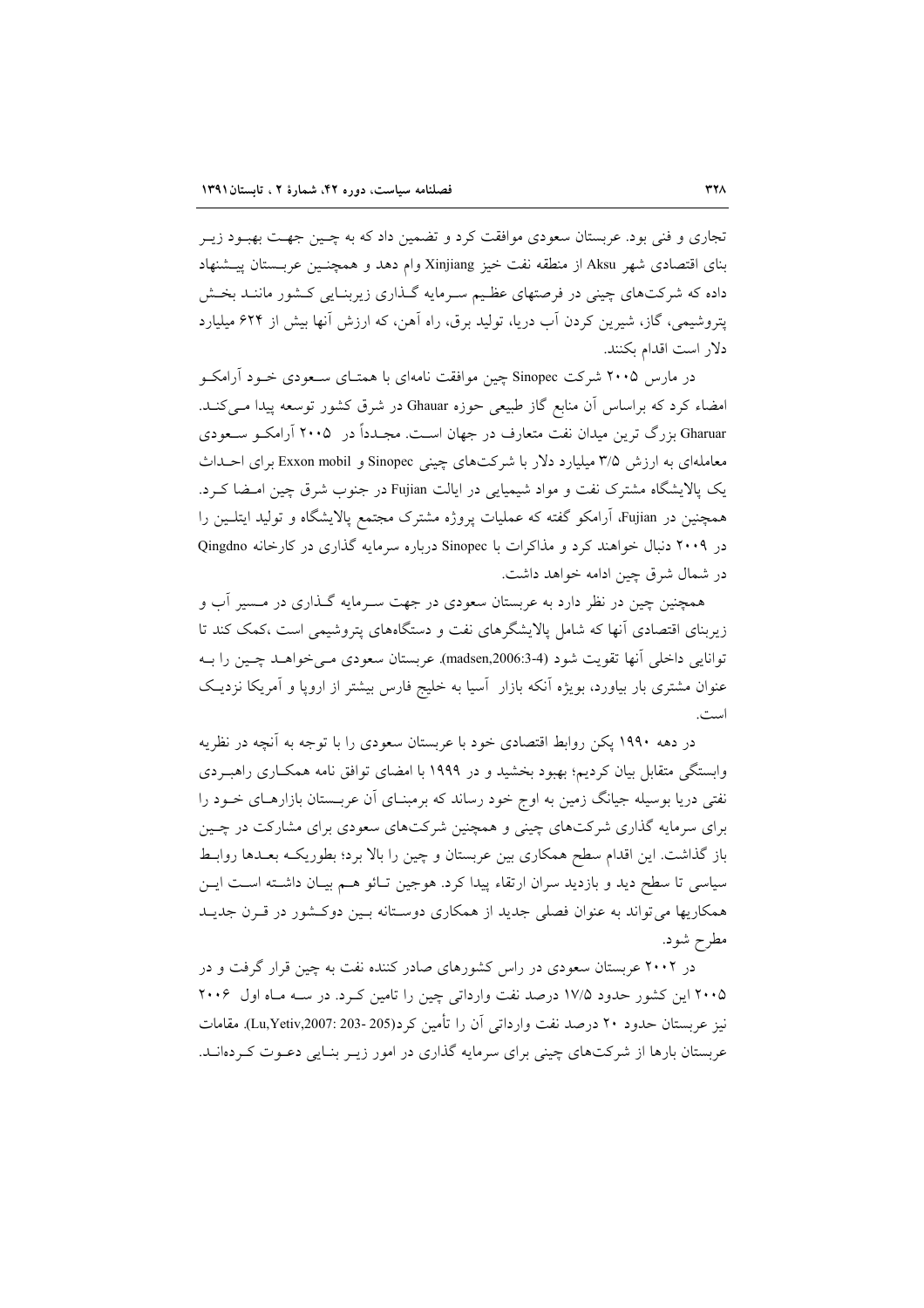همچنین آنها در برنامههایی جهت توسعه سرمایه گذاری دو جانبه و با تاکید برانرژی به توافـق رسیدهاند. کل تجارت چین و عربستان سعودی در ۲۰۰۵رشد ۵۹ درصدی داشته است و به ۱۴ میلیارد دلار رسیده و ممکن است در پنج سال بعد به ۴۰ میلیارد برسد تــا ۲۰۱۰ خلـیج فــارس شايد ۹۵ درصد از صادرات نفت چين را هم در برگير د(46 :Pant,2006).

۲)نقش انرژی در روابط چین با ایران: در حال حاضر ایران به عنوان یکی از غنــی تــرین کشورهای جهان در حوزه انرژی ، بیش از نیمی از ذخایر اثبات شده عربستان سـعودی بـزرگ ترین صادرکننده نفت جهان را در اختیار دارد. این مقدار از ذخایر اثبات شده نفت ایران حدود ۱۰/۳ درصـد از كــل نفــت جهــان را نـــشان مــي دهــد( British Petroleum,2010:6). ايــران از صادرکنندگان اصلی نفت خام است و میزان تولید این کـشور بـیش از۴ میلیـون بـشکه درروز است که حدود ۱/۷۹ میلیون بشکه آن در روز مصرف می شود. ایـران توانـایی صـادرات ۲/۲۳ میلیون بشکه نفت در هـر روز را دارد و بـه عنـوان چهـارمین تولیـد کننـده نفـت و پنجمـین صادركننده نفت مطرح است(10,44,49:Opec,2009).

براساس گزارش اویک میزان ذخایر نفتی ثبت شده ایران در ۲۰۰۵ به پیش از ۱۳۶/۲میلیارد بشکه رسید. این رقم تا پایـان ۲۰۰۶ بـه ۱۳۸/۴ میلیـارد بـشکه و در۲۰۰۷،۲۰۰۸ و ۲۰۰۹ بـه ترتیب حدود ۱۳۶/۱۵ ،۱۳۷/۶ و ۱۳۷ میلیارد بشکه رسیده است که با وجـود افـت محـسوس آن، ایران هم اکنون ۱۱/۴ درصد کل ذخایر نفتی جهان را در اختیار دارد و به این ترتیب ذخایر ایران در صورت تداوم مصرف کنونی، ۸۶ سال و هفت ماه دیگر تمام می شود.

طبق همین گزارش ایران در ۲۰۰۶ روزانه بیش از ۴/۱۱۰ میلیون بشکه تولید داشته و با ایـن میزان حدود ۵/۴ درصد کل تولید جهانی نفت دراختیار داشت. تولید نفـت ایـران در ۲۰۰۵ بـه میلیون ۴/۰۳۷، در ۲۰۰۶ بـه ۴/۱۱۰ میلیـون ، در ۲۰۰۷ بـه ۴/۷۳ میلیـون، در ۲۰۰۸ بـه ۴/۱۹۹ میلیون بشکه و در ۲۰۰۹ هم بدون تغییر درهمین مقدار ثابت بوده است(22-09:10-22).

علاوه برنفت، ایران دومین ذخایر گاز دنیا را دارد که میزان آن حدود ۱۰۴۵ تریلیــون فــوت مکعب است. این مقدار ذخایر حـدود ۱۵/۸ درصـد از گــاز طبیعـی متعــارف جهــان را شــامل می شود(British Petroleum,2010:22). اگر میزان ذخایر گاز طبیعی ایران با نفت جمع شود ایـران اندکی بالاتراز عربستان سعودی در کل ذخایر انرژی هیـدروکربن قـرار مـی گیـرد و بـه عنـوان نخستین کشور دارنده انرژی در منطقه و دومین کـشور در کـل جهـان بعـد از روسـیه مطـرح می شو د.

براسـاس گـزارش اويـک ذخـائر گـاز طبيعـي ايـران در ٢٠٠٩ بــه بـيش از ٢٩/۶ تريليــون مترمکعب رسید که این رقم معادل ۱۵/۵درصد کل ذخایر گازی جهـان اسـت. در ۲۰۰۶ ایـران حدود ۲۶/۸۵ و در ۲۰۰۷ حدود ۲۸ تریلیون متر مکعب ذخایر گازی را داشته که نـشان از سـیر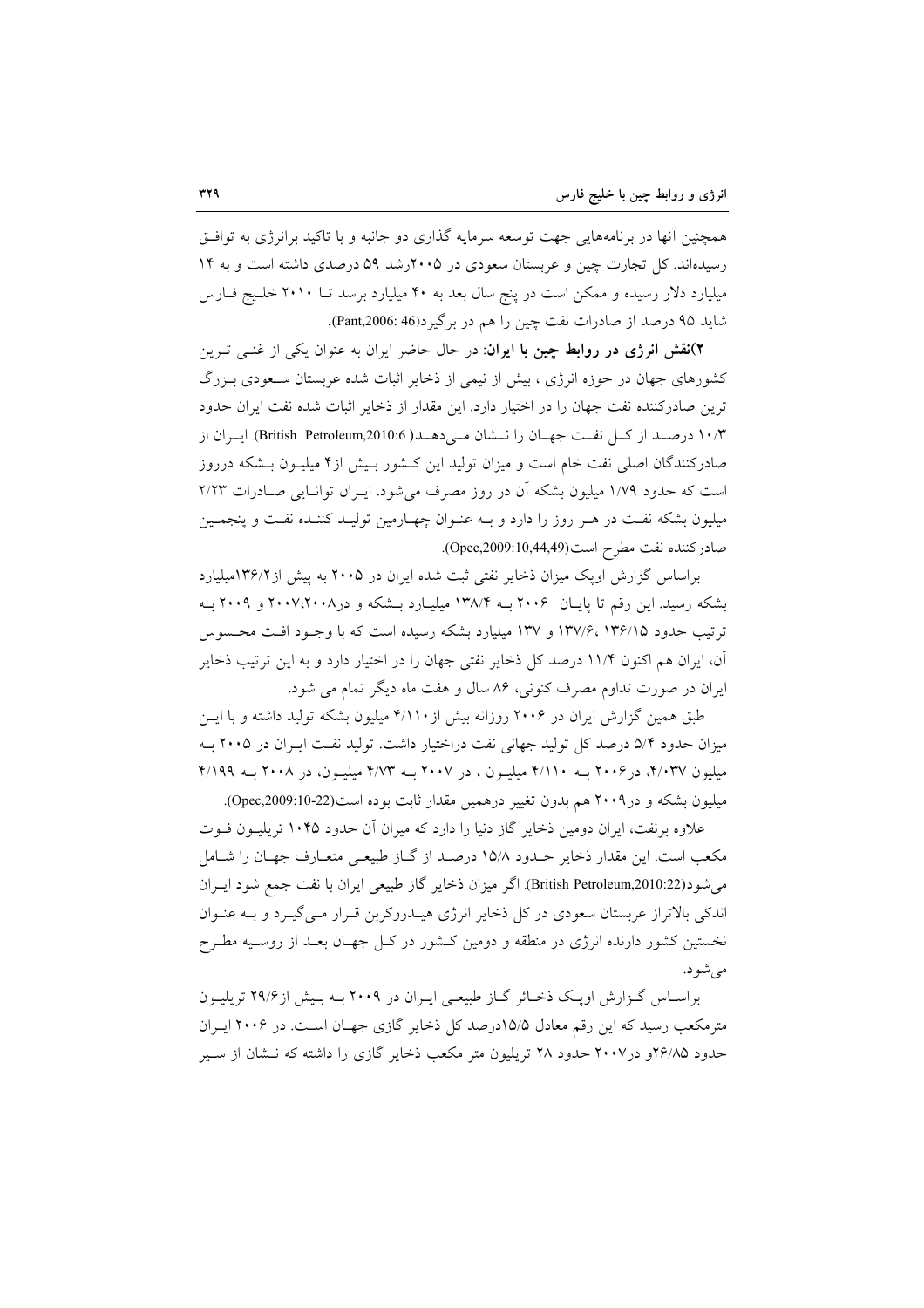صعودی گاز طبیعی ایران است. بعد از ایران در خلیج فارس در ۲۰۰۹ قطر ۲۵/۳۶، امارات ۶/۹ و عربستان ٧/٩ تريليون متر مكعب گاز طبيعي را دارا بودند(Opec,2009:23).

قبل از دهه ۱۹۹۰ واردات نفت چین از ایران به دلیل عدم احساس نیاز به نفت در سـطحی پایین قرار داشت. اما بعد از ۱۹۹۰ به بعد بویژه از۱۹۹۳ با بالا رفتن روند رشد اقتـصادی چـین و تبدیل چین از کشور صادرکننده نفت به کشور وارد کننده نفت و تغییر سیاست واردات نفت از جنوب شرق آسیا بویژه اندونزی و مالزی به سمت خلیج فارس و بویژه ایـران متمایـل شـد؛ نخستین کشوری که می توانست بخشی از نیازهای نفتی چین را تامین کند.

ايران بدليل دارا بودن ذخاير نفت و گـاز در دو موقعيـت راهبـردي يعنـي خلـيج فـارس و دریای خزر و همچنین عدم روابط گسترده با غرب و بویژه آمریکا، نسبت بـه بقیـه کـشورهای تولید کننده نفت در منطقه بیشتر مورد توجه چین به عنوان شریک انـرژی قـرار گرفتــه اسـت. ایران در شرایط کنونی حدود ۱۴درصد از کل واردات نفت چین را به خـود اختـصاص داده و بیش از ۱۰۰ شرکت چینی در حال انجام پروژهها درایران هستند که بیشتر آنها در توسعه بنادر، فرودگاهها و نفت و گاز مشغول فعالیت هستند.

چین درکنار همکاری نفتی خود با ایران روند واردات گاز طبیعی ایران را هم دنبال میکنـد و با توجه به میزان عظیم ذخایر گاز ایران و ترجیح چین به این نوع سـوخت نـسبت بـه نفـت بدلیل آلودگی، بنظر می رسد در آینده نزدیک گاز جایگاه واقعی خود را در واردات انرژی چین پیدا کند. چین امیدوار است به عنوان شـریک بـزرگ و راهبـردی در اکتـشاف، حفـاری، مـواد شیمیایی، خط لوله و دیگر ذخایر ساحلی و فراساحلی که مرتبط با صنایع نفت و گــاز ایــران است ، باقی مانده و شرایط خود را بهبود ببخشد(Xuecheng ,2006: 10).

اگر بخواهیم درصد واردات نفت چین از ایران را نشان دهیم این آمار بطور واضح جایگاه نفت ایران را در سیاست انرژی چین نشان میدهد. میزان درصد واردات نفت چـین از ایـران بین سالهای ۲۰۰۵– ۱۹۹۴ بدین شکل است؛ در ۱۹۹۴ صـادرات نفت ایـران حـدود ۰/۶، در ۵/۹۵، ۵/۴، در ۱۹۹۶، ۲/۰۲، در۱۹۹۷، ۷/۸، در ۱۹۹۸، ۱۳/۲، در ۱۰/۹۹، ۱۰/۸ در ۲۰۰۰، ۱۰ درصـــد، در ۲۰۰۱ ، ۱۸ درصـــد، در ۲۰۰۲، ۱۵/۳، در ۲۰۰۳، ۱۳/۶ در ۲۰۰۴، ۱۰/۸ در ۲۰۰۵، ۱۱/۲ واردات نفت چین را تشکیل می داد(Lu,Yetiv,2007:204).

از طرفی همکاری انرژی چین در ایران صرفاً در حوزه صـادرات و واردات نفـت خلاصـه نمی شود؛ بلکه در روند ارتقاء میزان همکاریهای انرژی به سرمایه گذاریهـای کـلان جهـت اکتشاف، تأمین تجهیزات، تأمین تکنولوژی و … اقدام کردهاند که در چند سال اخیر بــه شــدت این سیاست پیگیری میشود. در ذیل به مهم ترین پروژههـای اشــاره مــیشــود کــه طــرفین در عمليات أنها به توافق رسيدهاند يا در حال مذاكره هستند.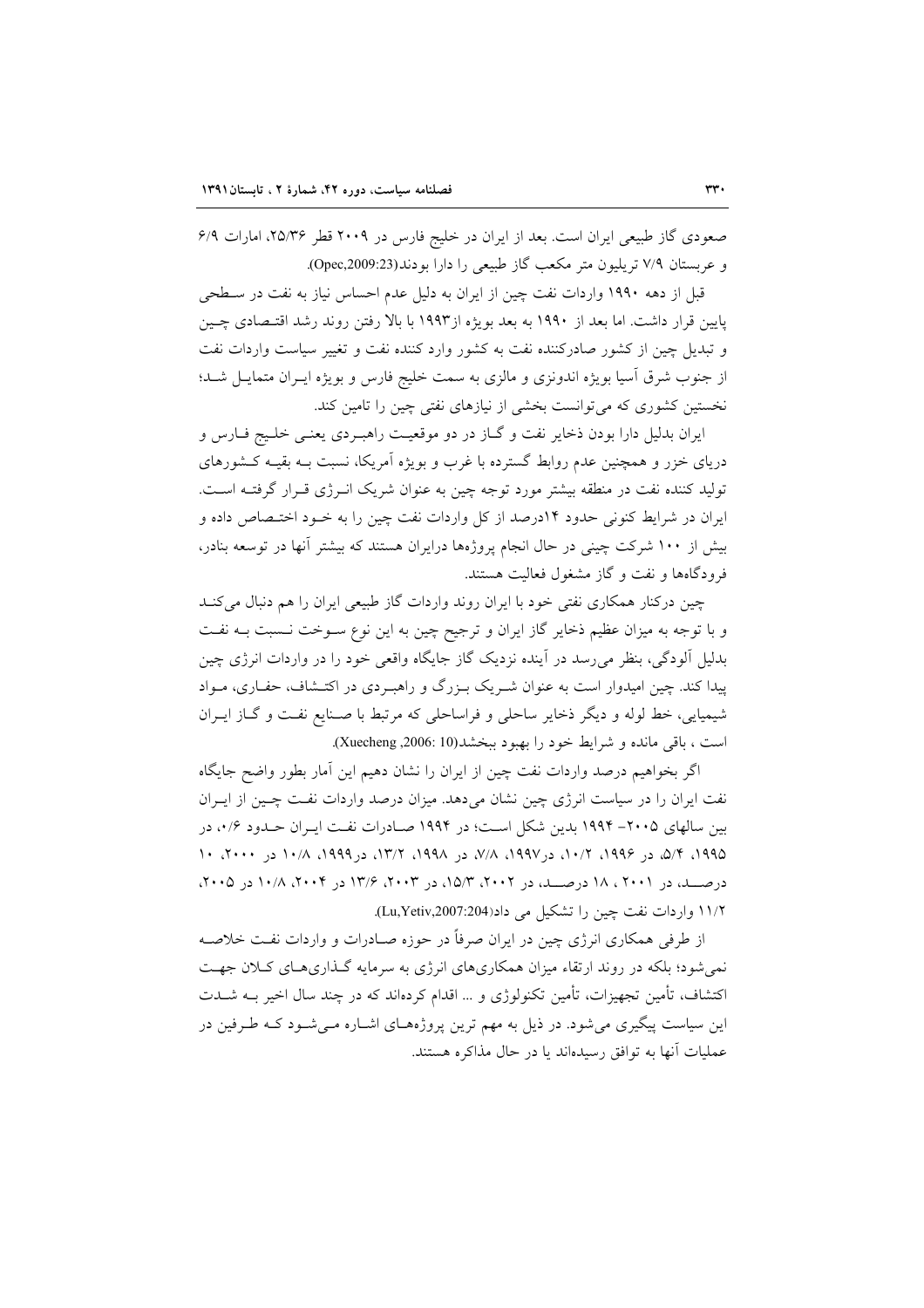۱– م**یدان نفتی یادآوران** : در اکتبر ۲۰۰۴ شرکت سینوییک چین با ایران یادداشت تفاهمی امضا کرد که براساس اَن شرکت چینی تضمین کرد که ۵۰ درصد تولید از میدان نفتی یادآوران را بـه عهـده بگیــرد و میــزان تولیــد آن را از ۱۵۰۰۰۰ بــشکه در روز فراتــر ببــرد( Eurasia  $(Group.2006:10)$ 

این معامله بزرگ همچنین سرمایه زیاد چینے ها را در اکتشاف انرژی ایران، حفاری و تولید، پتروشیمی و کارخانههای گاز طبیعی وارد کرد که در پایان ۲۰۰۴ چین بـه بـزرگ تـرین بـازار صادرات نفت ایران تبدیل شد. بعداز یک هفته از نخستین معامله، وزیر نفت ایران بیژن نامـدار زنگنه اعلام کرد که ایران می خواهد چین جایگزین ژاپن به عنوان بزرگ ترین واردکننده نفت و گاز از ايران شود(Shin,Tkacik,Jr,2006:3).

اکثر شرکتهای بین المللی از جمله شرکتهای چینـی در ایـران کـار خـود را بـر اسـاس اصول سرمایه گذاری بیع متقابل انجام میدهند. قرارداد میدان نفت و گاز یـادآوران و احــداث کارخانه تصفیه گاز بر اساس ملاحظات بیع متقابل صورت گرفته است و سرمایه گذاری آن بـر مبنای بیع متقابل شکل گرفته این قرارداد که به قرار داد قرن لقب گرفتـه یکـی از نمونــههـای عینی قرار داد بیع متقابل میباشد.

۲- میدا**ن نفتی آزادگان** : می توان از آن در راستای توسعه همکاریهای انرژی بین ایـران و چين در کنسرسيومي که در آنجا چين ۲۵ درصد سهم دارد ، نام برد. باوجوداين، طبق برخـي خبرها احتمالا ژاپن با ۵۰ درصد سهم دراین پروژه، ازآن کناره گیری کند که برای این اقدام دو دلیل آوردهاند: یکی اینکه ژاپن علاقمند است قبل از اینکه جنگ احتمالی ایران و آمریکا شروع شود از ایران خارج شود. دوم اینکه فشار ایران بر ژاپن مبنی بر اینکه چین را بـه عنـوان کمـک خود در پیروژه بیلذیرد. دراکتبر ۲۰۰۶ ایبران سبهم ژاپین را بـه ۱۰ درصـد کـاهش داد و بـا شرکتهای دیگر از جمله شرکت های چینی برای تأمین تجهیزات و تکنولوژی ارتباط برقــرار کرده و وارد مذاکره شده است (Sarukhanyan,2007).

ازدیگر همکاریهای انرژی چین و ایران می تـوان بـه اختـصار از فعالیـت شـرکت ژوحـای ژینرانگ(Zhuhai Zhenrong) چهارمین شـرکت بـزرگ نفـت چـین در۲۰۰۴ بـا ایـران در مـورد خریداری ۱۱۰ میلیون تن گاز طبیعی تصفیه شده به ارزش ۲۰ میلیارد دلار بـرای بـیش از ۲۵ ، قرار داد شرکت سینوییک چین با شرکت ملی نفت ایران برای توسعه ظرفیت پالایــشگاه شــازند اراک در جولای ۲۰۰۶، قرارداد شرکت ملی نفت ساحلی چین در دسامبر ۲۰۰۶ برای توسعه میدان گاز پارس جنوبی از بزرگ ترین منابع گازی جهان درخلیج فارس که میـزان ســرمایه آن از طرف شرکت چینی ۱۶ میلیارد دلار است (5: Wenran,2007).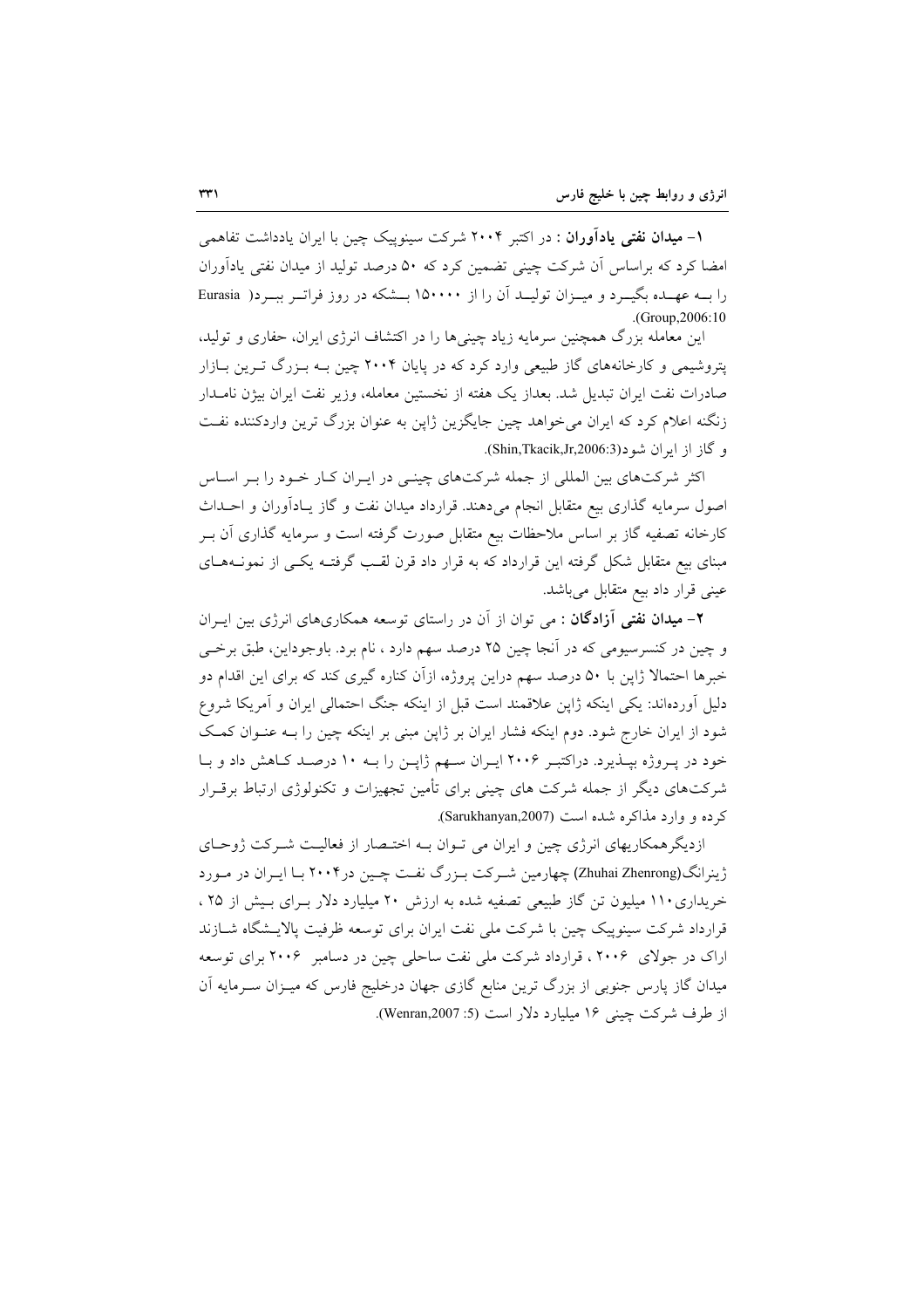از دیگر پروژههای که در ژانویه ۲۰۰۵ بین چین و ایران امـضاء شـد و بـیش از ۳۰ میلیــون دلار ارزش داشت پروژه مهم سکوی نفتی البرز در دریای خزر بود که چین را در امور دریـای خرز درگیــر مــی کنــد(Soto,2006:2) . همچنــین همکــاریهــای مختلفــی درعرصــه اکتشاف،حفاری،استخراج،حمل و نقل، پالایشگاه و پتروشیمی و غیره درحال انجـام اسـت کـه سبب شده چین بازارانرژی ایران را قبضه کند تا ثبات و تضمین دسترسـی بـه انــرژی را بــرای خود تامین کند. شواهد فوق نشان میدهد که در منطقه خلیج فارس از لحاظ اقتصادی و بـویژه درحوزه انرژی، ایران جایگاهی ویژهدر سیاست انرژی چـین دارد. چـین از ۲۰۰۰ مـیلادی بـه بعد به صورت گسترده در اکثر پروژههای نفت و گاز ایران فعـال بـوده و انتظـار مـی رود ایــن همکاری ها در سالهای آینده به دلیل نیاز طرفین به هم، در سطح بالای ادامـه داشـته باشـد. بـا توجه به اینکه کشورهای عرب تولید کننده نفت بیشترین گرایش را به سمت غـرب و آمریکـا دارند؛ بنابراین، ایران نخستین گزینه برای سرمایه گـذاری و همکـاری در حـوزه انــرژی بــرای چين مطرح است.

## نتىحە

سیاست خارجی چین با روی کار آمدن دنگ شیائوپینگ ، دستخوش تغییرات اساسی شـد. خروج از انزواگرایی و شناخت تغییرات و پیچید گی های نظام بین الملل ،آغاز رشد اقتـصادی این کشور را درپی داشت. با ادامـه رشـد اقتـصادی و نیـاز ایـن کـشور بـه بازارهـای جهـانی، وابستگی نسبی و همگرایی اقتصادی با کشورهای دیگر در سـرلوحه سیاسـت اقتـصادی چـین قرار گرفت که دراین عرصه حضور و توسعه روابط با منطقه خلیج فارس در همین حیطه بود.

در این عرصه، می توان اصلی ترین عامل تاثیرگذار و شکل دهنده سیاست خــارجی چــین در خلیج فارس را دربعد اقتصادی بویژه از نظر منابع عظیم انـرژی دانـست و نیـاز بــه انــرژی بیشترین نقش را بازی می کند. خلیج فارس از لحاظ ذخایر انرژی از غنی تـرین منـاطق جهـان است و بیشتر کارشناسان معتقدند از این نظر جایگزینی برای اَن وجود ندارد و درآینــده نــبض اقتصادی جهان در این منطقه خواهد بود. بنابراین، سرمایه گذاری در حـوزههـای نفـت و گـاز منطقه برای تأمین انرژی مورد نیاز هر کشوری که از لحاظ اقتصادی درحال توسعه و یا توسعه یافته است، ضروری به نظر می رسد.

از آنجا که چین از ۱۹۹۳ به دنبال رشد فزاینده اقتصادی از صادر کننده نفت به وارد کننده تبدیل شده و میزان مصرف آن در شرایط فعلی چند برابر شده است؛ بنـابراین، بهتـرین گزینــه برای تامین انرژی آن کشور منطقه خلیج فارس است. توسعه همکاریهـای اقتـصادی، سیاسـی با کشورهای منطقه بویژه عربستان و ایران مؤید این ادعاست و سرمایه گـذاریهـای کـلان در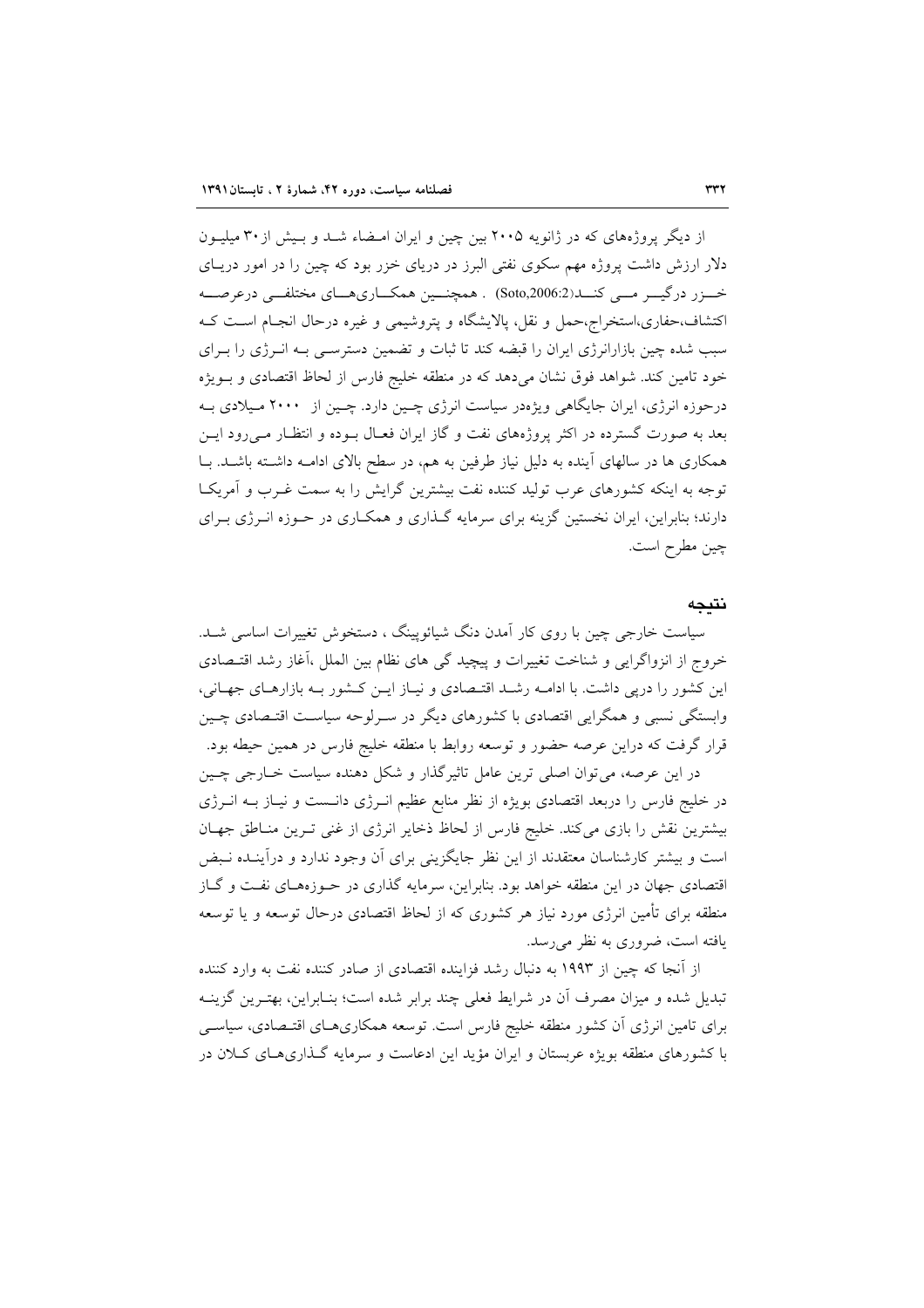یروژههای نفتی این کشورها در این راستا صورت گرفته است. بنابراین، عامل انرژی از عوامـل اصلي شکل دهنده سياست خارجي چين در خليج فارس است. بويژه همسايگي درياي خزر و منطقه آسیای مرکزی با منطقه خلیج فارس برای چین بسیار مهم و در سیاسـت خــارجی چــین به عنوان پل ارتباطی تعریف شده است و تامین ثبات حضور در آن و برقراری روابط نزدیک با كشورهاى منطقه بويژه خليج فارس مى تواند براى چين بسيار حياتى باشد.

بنابراین، یکن ضمن توسعه همکاریهای خود با همه کشورهای منطقـه، بـرای حـضور در خلیج فارس سعی در تعامل و نه تقابل با قدرت های منطقه ای و فرامنطقــه ای بــویژه آمریکــا داشته است. در مسائل امنیتی مانند جنگهای عراق، برنامه هستهای ایـران، موضـعی محتاطانـه اتخاذ کند. چین در فرایند بحرانهای سیاسی خلیج فارس همیشه بر حل و فصل مسالمت آمیز و از طريق مذاكره تاكيد كرده و سعى داشته بـا بوجـود آمـدن ثبـات در امنيـت منطقــه بتوانــد دسترسی مطمئن و مداوم به منابع انرژی خلیج فارس را تضمین کند.

# منابع و مآخذ:

### الف-فارسي:

۱–ایوانز گراهام و نونام جفری،(۱۳۸۱)، فرهنگ روابط بین الملل ، تهران:انتشارات میزان. ۲– شریعتی نیا محسن،(باییز۱۳۸۶)،«**سیاست خاورمیانه ای چین**» ،فصلنامه سیاست خارجی، بیست ویکم،شماره۳. ٣- عبدا...الراجحي صالح، رسولي حجت،( پاييز ١٣٨٠)،«تاثير وضعت نفت وگاز كشورهاي آسياي مركزي و قفقاز بركشورهاى منطقه خليج فارس»، فصلنامه مطالعات خاورميانه، هشتم، شماره٣. ۴-قره بلاغی پیمان،(۸۶/۵/۳)،**«تنگه هرمزوعبور۲۴میلیون بشکه نفت سرنوشت ساز**»، روزنامه سرمایه،شماره ۵۱۴. ۵– قوام عبدالعللي،١٣٨٣)، اصول سياست خارجي و سياست بين الملل ،تهران: انتشارات سمت. ۶– مشیر زاده حمیرا،(۱۳۸۴)، تحول در نظریه های روابط بین الملل ، تهران: انتشارات سمت. ۷– میررضوی فیروزه و احمدی لفورکی بهزاد.(۱۳۸۳)، **راهنمای منطقه و کشورهای حوزه خلیج فارس** ، تهران: موسسه فرهنگي مطالعات و تحقيقات بين المللي ابرار معاصر تهران. ۸– هالیدی فرد،،(مهر ۱۳۶۷)،«مفاهیم گوناگون انترناسیونالیسم»،اطلاعات سیاس<sub>ی</sub> واقتصادی،شماره ۲۳.

ب- خارجي:

1- Blumenthal Dan, (Spring 2005)," Providing Arms, China and Middle East", the Middle East Quarterly, Vol.XII, 2. <http://www.meforum.org/articale/695>(20 Sep 2007). 2-British Petroleum(BP), (June 2010), Statistical Review of World Energy.

http://www.bp.com/liveassets/bp\_internet/globalbp/globalbp\_uk\_english/reports\_and\_pub incations/statistical\_energy\_review\_2008/STAGING/local\_assets/2010\_downloads/statistical\_energy\_review\_2008/STAGING/local\_assets/2010\_downloads/statistical\_energy\_review\_2008/STAGING/local\_assets/2010\_downloads/statistical

4-Douglas John Keefer, Matthew B. Nelson, and Kevin Schwartz, (Spring 2007), "Rising in the Gulf: How Chinas Energy Demands Aer Trans Forming the Middle East", **Alnkhlah** 

<sup>3-</sup> Calabarese John, (Summer 1998), "China and the Persian Gulf : Energy and Security" Middle East Journal, Vol. 52, No. 3.